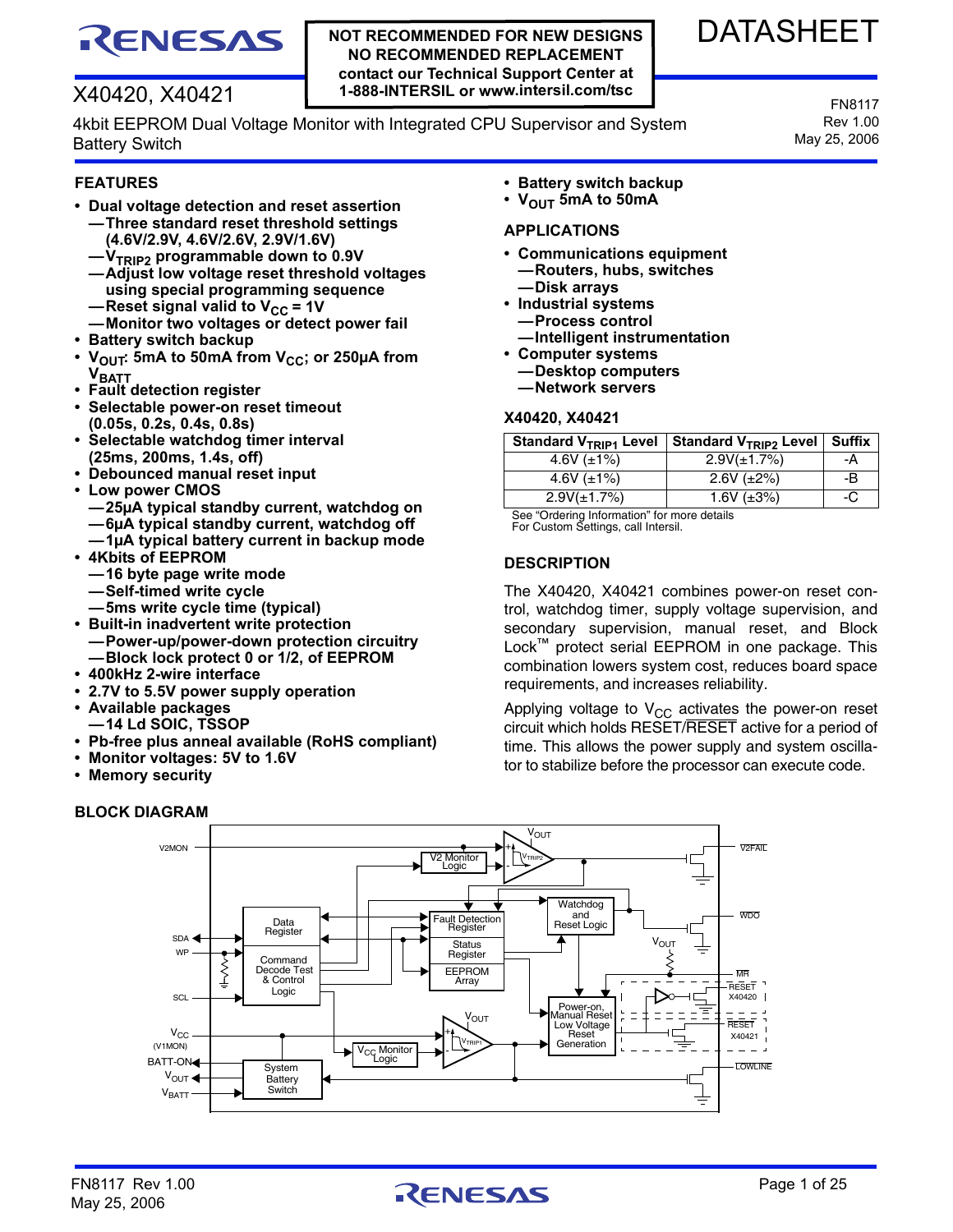# *Ordering Information*

| PART                                |                               | <b>PART</b>                                                   |                               | <b>MONITORED</b>                |                                    |                                    |                            |                                                |                |
|-------------------------------------|-------------------------------|---------------------------------------------------------------|-------------------------------|---------------------------------|------------------------------------|------------------------------------|----------------------------|------------------------------------------------|----------------|
| <b>NUMBER*</b><br><b>WITH RESET</b> | <b>PART</b><br><b>MARKING</b> | <b>NUMBER*</b><br><b>WITH RESET</b>                           | <b>PART</b><br><b>MARKING</b> | $V_{\rm CC}$<br><b>SUPPLIES</b> | V <sub>TRIP1</sub><br><b>RANGE</b> | V <sub>TRIP2</sub><br><b>RANGE</b> | TEMP.<br><b>RANGE (°C)</b> | <b>PACKAGE</b>                                 | PKG.<br>DWG.#  |
| X40420S14-C                         | X40420SC                      | X40421S14-C                                                   | X40421S C                     | 1.6 to 3.6                      | 2.9V ±50mV                         | 1.6V ±50mV                         | 0 to 70                    | 14 Ld SOIC<br>$(150 \text{ mil})$              | <b>MDP0027</b> |
| X40420S14I-C                        | X40420S IC                    | X40421S14I-C                                                  | X40421SIC                     |                                 |                                    |                                    | $-40$ to $+85$             | 14 Ld SOIC<br>$(150 \text{ mil})$              | <b>MDP0027</b> |
| X40420V14-C                         | X4042 0VC                     | X40421V14-C                                                   | X40421V C                     |                                 |                                    |                                    | 0 to 70                    | 14 Ld TSSOP   M14.173<br>(4.4mm)               |                |
| X40420V14I-C                        | X4042 0VIC                    | X40421V14I-C                                                  | X40421V IC                    |                                 |                                    |                                    | $-40$ to $+85$             | 14 Ld TSSOP   M14.173<br>(4.4mm)               |                |
| X40420S14-B                         | X40420SB                      | X40421S14-B                                                   | X40421SB                      | 2.6 to 5.5                      |                                    | 4.6V ±50mV 2.6V ±50mV              | 0 to 70                    | 14 Ld SOIC<br>$(150 \text{ mil})$              | <b>MDP0027</b> |
| X40420S14Z-B<br>(Note)              | X40420S ZB                    | X40421S14Z-B<br>(Note)                                        | X40421S ZB                    |                                 |                                    |                                    | 0 to 70                    | 14 Ld SOIC<br>$(150 \text{ mil})$<br>(Pb-free) | <b>MDP0027</b> |
| X40420S14I-B                        | X40420S IB                    | X40421S14I-B                                                  | X40421S IB                    |                                 |                                    |                                    | $-40$ to $+85$             | 14 Ld SOIC<br>$(150 \text{ mil})$              | <b>MDP0027</b> |
| (Note)                              |                               | X40420S14IZ-B X40420S ZIB X40421S14IZ-B X40421S ZIB<br>(Note) |                               |                                 |                                    |                                    | $-40$ to $+85$             | 14 Ld SOIC<br>$(150 \text{ mil})$<br>(Pb-free) | <b>MDP0027</b> |
| X40420V14-B                         | X4042 0VB                     | X40421V14-B                                                   | X40421VB                      |                                 |                                    |                                    | 0 to 70                    | 14 Ld TSSOP   M14.173<br>(4.4mm)               |                |
| X40420V14Z-B<br>(Note)              | X4042 0VZB                    | X40421V14Z-B<br>(Note)                                        | X40421V ZB                    |                                 |                                    |                                    | 0 to 70                    | 14 Ld TSSOP M14.173<br>(4.4mm)<br>(Pb-free)    |                |
| X40420V14I-B                        | X4042 0VIB                    | X40421V14I-B                                                  | X40421V IB                    |                                 |                                    |                                    | $-40$ to $+85$             | 14 Ld TSSOP   M14.173<br>(4.4mm)               |                |
| X40420V14IZ-B X4042 0VZIB<br>(Note) |                               | X40421V14IZ-B X40421V ZIB<br>(Note)                           |                               |                                 |                                    |                                    | $-40$ to $+85$             | 14 Ld TSSOP   M14.173<br>(4.4mm)<br>(Pb-free)  |                |
| X40420S14-A                         | X40420S A                     | X40421S14-A                                                   | X40421S A                     | 2.9 to 5.5                      |                                    | 2.9V ±50mV                         | 0 to 70                    | 14 Ld SOIC<br>$(150 \text{ mil})$              | <b>MDP0027</b> |
| X40420S14Z-A<br>(Note)              | X40420S ZA                    | X40421S14Z-A<br>(Note)                                        | X40421S ZA                    |                                 |                                    |                                    | 0 to 70                    | 14 Ld SOIC<br>$(150 \text{ mil})$<br>(Pb-free) | <b>MDP0027</b> |
| X40420S14I-A                        | <b>X40420SIA</b>              | X40421S14I-A                                                  | X40421S IA                    |                                 |                                    |                                    | $-40$ to $+85$             | 14 Ld SOIC<br>(150 mil)                        | <b>MDP0027</b> |
| (Note)                              |                               | X40420S14IZ-A X40420S ZIA X40421S14IZ-A X40421S ZIA<br>(Note) |                               |                                 |                                    |                                    | $-40$ to $+85$             | 14 Ld SOIC<br>$(150 \text{ mil})$<br>(Pb-free) | <b>MDP0027</b> |
| X40420V14Z-A X4042 0VZA<br>(Note)   |                               | X40421V14Z-A X40421V ZA<br>(Note)                             |                               |                                 |                                    |                                    | 0 to 70                    | 14 Ld TSSOP M14.173<br>(4.4mm)<br>(Pb-free)    |                |
| X40420V14-A                         | X4042 0VA                     | X40421V14-A                                                   | X40421V A                     |                                 |                                    |                                    | 0 to 70                    | 14 Ld TSSOP M14.173<br>(4.4mm)                 |                |
| X40420V14I-A                        | X4042 0VIA                    | X40421V14I-A                                                  | X40421V IA                    |                                 |                                    |                                    | $-40$ to $+85$             | 14 Ld TSSOP M14.173<br>(4.4mm)                 |                |
| (Note)                              |                               | X40420V14IZ-A X4042 0VZIA X40421V14IZ-A X40421V ZIA<br>(Note) |                               |                                 |                                    |                                    | $-40$ to $+85$             | 14 Ld TSSOP   M14.173<br>(4.4mm)<br>(Pb-free)  |                |

\*Add "T1" suffix for tape and reel.

NOTE: Intersil Pb-free plus anneal products employ special Pb-free material sets; molding compounds/die attach materials and 100% matte tin plate termination finish, which are RoHS compliant and compatible with both SnPb and Pb-free soldering operations. Intersil Pb-free products are MSL classified at Pb-free peak reflow temperatures that meet or exceed the Pb-free requirements of IPC/JEDEC J STD-020.

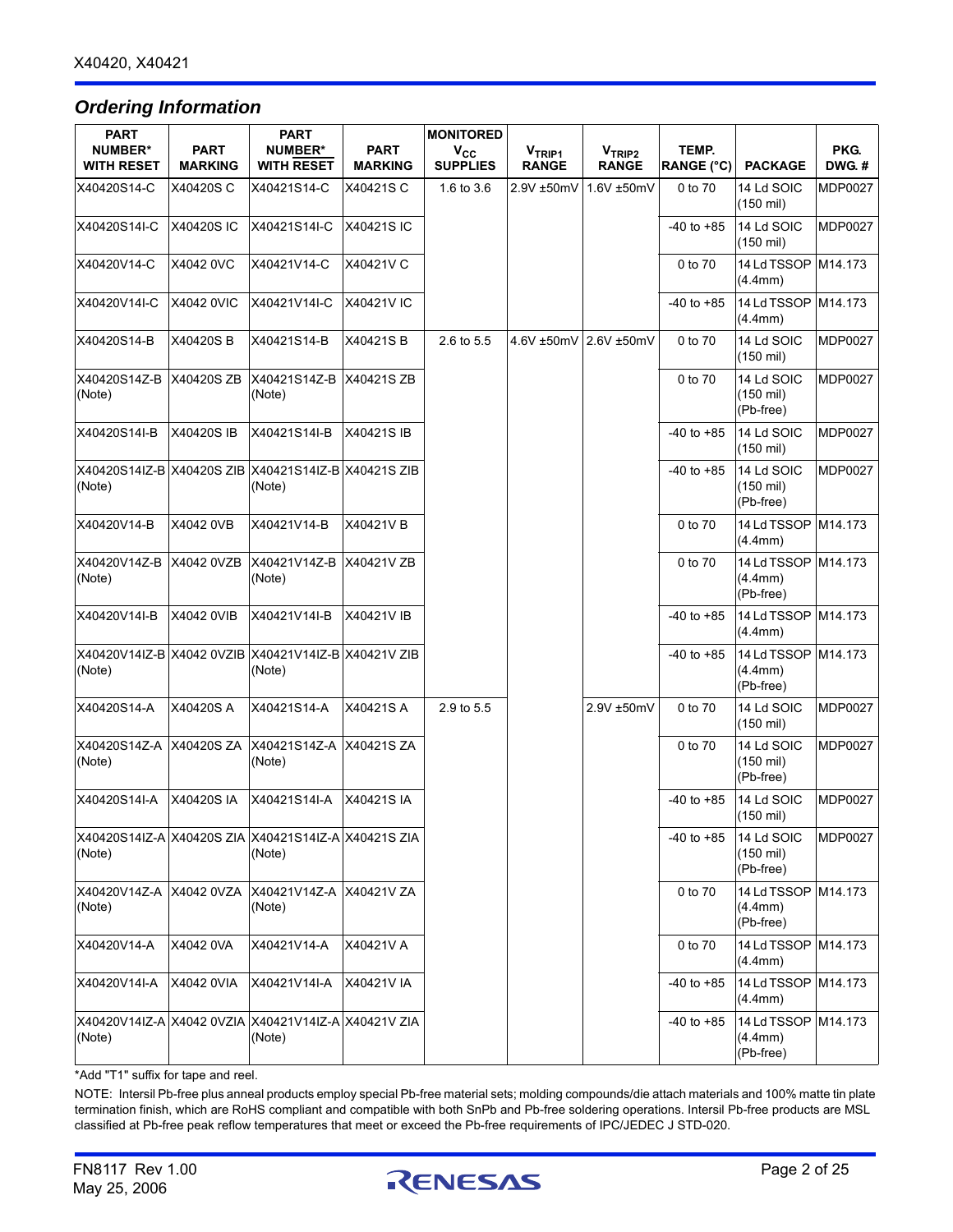Low  $V_{CC}$  detection circuitry protects the user's system from low voltage conditions, resetting the system when  $V_{CC}$  falls below the minimum  $V_{TRIP1}$  point. RESET/RESET is active until  $V_{CC}$  returns to proper operating level and stabilizes. A second voltage monitor circuit tracks the unregulated supply to provide a power fail warning or monitors different power supply voltage. Three common low voltage combinations are available, however, Intersil's unique circuits allows the threshold for either voltage monitor to be reprogrammed to meet special needs or to fine-tune the threshold for applications requiring higher precision.

A manual reset input provides debounce circuitry for minimum reset component count.

A battery switch circuit compares  $V_{CC}$  with  $V_{BAT}$  input and connects  $V_{OUT}$  to whichever is higher. This provides voltage to external SRAM or other circuits in the event of main power failure. The X40420, X40421 can drive 50mA from  $V_{CC}$  to 250µA from  $V_{BATT}$ . The device only switches to  $V_{BATT}$  when  $V_{CC}$  drops below the low  $V_{CC}$ voltage threshold and  $V_{BAT}$ .

The Watchdog Timer provides an independent protection mechanism for microcontrollers. When the microcontroller fails to restart a timer within a selectable time out interval, the device activates the WDO signal. The user selects the interval from three preset values. Once

#### **PIN CONFIGURATION**



#### **PIN DESCRIPTION**

| <b>Pin</b> | <b>Name</b>              | <b>Function</b>                                                                                                                                                                                                                                                                                                            |
|------------|--------------------------|----------------------------------------------------------------------------------------------------------------------------------------------------------------------------------------------------------------------------------------------------------------------------------------------------------------------------|
|            | V <sub>2</sub> FAIL      | V2 Voltage Fail Output. This open drain output goes LOW when V2MON is less than V <sub>TRIP2</sub> and<br>goes HIGH when V2MON exceeds V <sub>TRIP2</sub> . There is no power-up reset delay circuitry on this pin.                                                                                                        |
| 2          | V <sub>2</sub> MON       | V2 Voltage Monitor Input. When the V2MON input is less than the $V_{TRIP2}$ voltage, V2FAIL goes<br>LOW. This input can monitor an unregulated power supply with an external resistor divider or can<br>monitor a second power supply with no external components. Connect V2MON to $V_{SS}$ or $V_{CC}$ when<br>not used. |
| 3          | <b>LOWLINE</b>           | <b>Early Low V<sub>CC</sub> Detect.</b> This open drain output signal goes LOW when V <sub>CC</sub> < V <sub>TRIP1</sub> .<br>When $V_{CC}$ > $V_{TRIP1}$ , this pin is pulled high with the use of an external pull up resistor.                                                                                          |
| 4          | <b>WDO</b>               | <b>WDO Output.</b> WDO is an active LOW, open drain output which goes active whenever the watchdog<br>timer goes active.                                                                                                                                                                                                   |
| 5.         | $\overline{\mathsf{MR}}$ | Manual Reset Input. Pulling the MR pin LOW initiates a system reset. The RESET/RESET pin will remain<br>HIGH/LOW until the pin is released and for the $t_{\text{PLAST}}$ thereafter. It has an internal pull up resistor.                                                                                                 |

selected, the interval does not change, even after cycling the power.

The memory portion of the device is a CMOS Serial EEPROM array with Intersil's Block Lock protection. The array is internally organized as x 8. The device features an 2-wire interface and software protocol allowing operation on a two-wire bus.

The device utilizes Intersil's proprietary Direct Write™ cell, providing a minimum endurance of 100,000 cycles and a minimum data retention of 100 years.



| X40420                                                                                                                                                                                                                                                                                               | X40421                                                                                                                   |  |  |  |  |  |  |  |
|------------------------------------------------------------------------------------------------------------------------------------------------------------------------------------------------------------------------------------------------------------------------------------------------------|--------------------------------------------------------------------------------------------------------------------------|--|--|--|--|--|--|--|
| SOIC, TSSOP                                                                                                                                                                                                                                                                                          | 14-Pin SOIC, TSSOP                                                                                                       |  |  |  |  |  |  |  |
| V <sub>2</sub> FAIL<br>$\mathsf{v}_{\mathsf{cc}}$<br>14<br>V2MON <sub>I</sub><br>BATT-ON<br>13<br>2<br>LOWLINE<br>12<br>3<br>$V_{\text{OUT}}$<br>11<br>$V_{\text{BATT}}$<br>4<br><b>MR</b><br><b>WP</b><br>5<br>10<br><b>RESET</b><br>SCL<br>9<br>6<br>$\mathsf{V}_{\mathsf{SS}}$<br><b>SDA</b><br>8 | $\rm v_{cc}$<br>14<br>BATT-ON<br>13<br>VOUT<br>12<br>V <sub>BATT</sub><br><b>WP</b><br>10<br>SCL<br>9<br><b>SDA</b><br>8 |  |  |  |  |  |  |  |

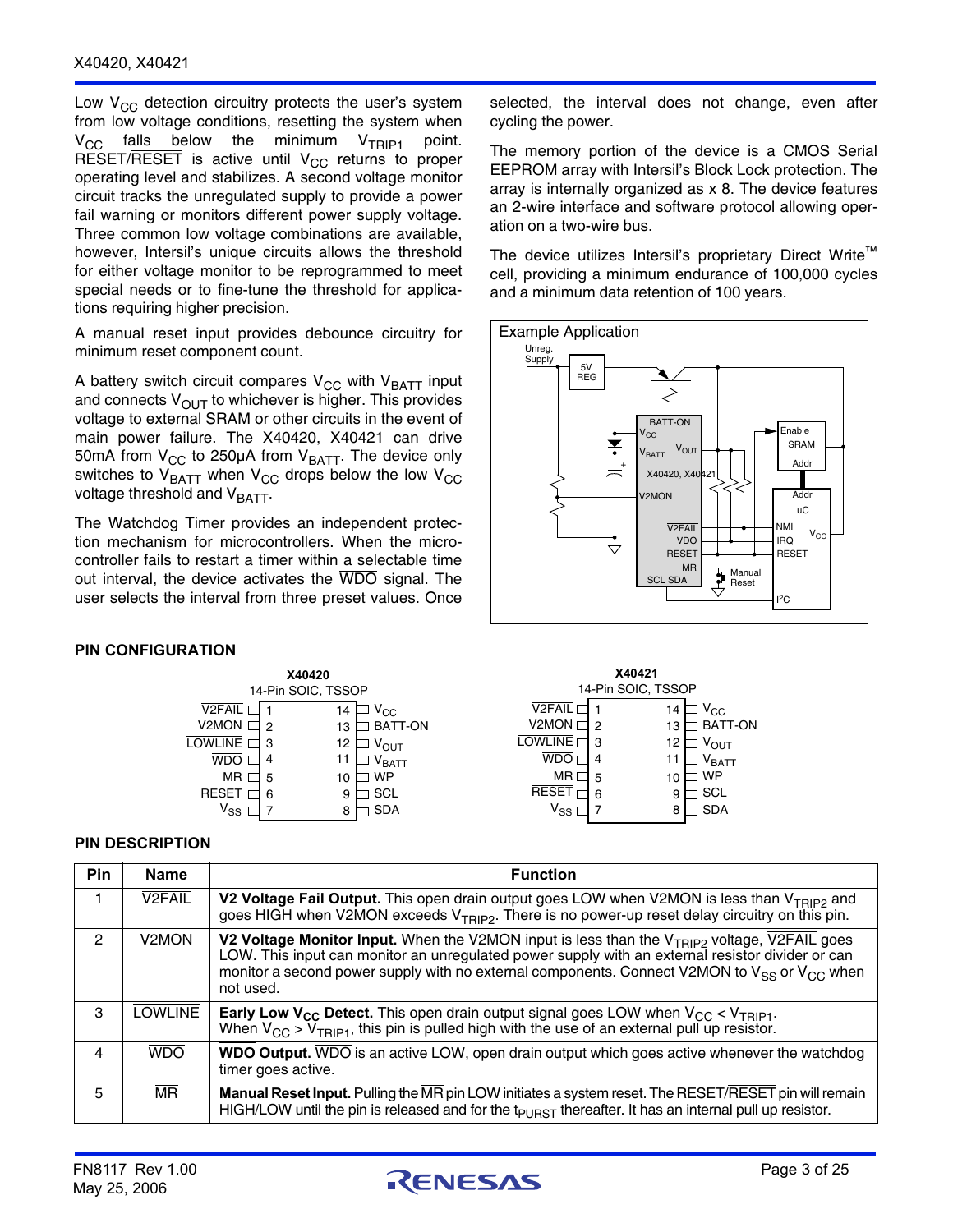# **PIN DESCRIPTION (Continued)**

| Pin            | <b>Name</b>            | <b>Function</b>                                                                                                                                                                                                                                                                                                                                                                                                                                                                                                                                                                                                                                                                                                                                                                       |
|----------------|------------------------|---------------------------------------------------------------------------------------------------------------------------------------------------------------------------------------------------------------------------------------------------------------------------------------------------------------------------------------------------------------------------------------------------------------------------------------------------------------------------------------------------------------------------------------------------------------------------------------------------------------------------------------------------------------------------------------------------------------------------------------------------------------------------------------|
| 6              | RESET/<br><b>RESET</b> | RESET Output. (X40421) This open drain pin is an active LOW output which goes LOW whenever<br>V <sub>CC</sub> falls below V <sub>TRIP1</sub> voltage or if manual reset is asserted. This output stays active for the pro-<br>grammed time period ( $t_{\text{PURST}}$ ) on power-up. It will also stay active until manual reset is released and<br>for t <sub>PURST</sub> thereafter.<br><b>RESET Output.</b> (X40420) This pin is an active HIGH open drain output which goes HIGH whenever<br>$V_{\rm CC}$ falls below $V_{\rm TRIP1}$ voltage or if manual reset is asserted. This output stays active for the pro-<br>grammed time period ( $t_{\text{PURST}}$ ) on power-up. It will also stay active until manual reset is released and<br>for $t_{\text{PUBST}}$ thereafter. |
| $\overline{7}$ | $V_{SS}$               | Ground                                                                                                                                                                                                                                                                                                                                                                                                                                                                                                                                                                                                                                                                                                                                                                                |
| 8              | <b>SDA</b>             | Serial Data. SDA is a bidirectional pin used to transfer data into and out of the device. It has an open<br>drain output and may be wire ORed with other open drain or open collector outputs. This pin requires<br>a pull up resistor and the input buffer is always active (not gated).<br>Watchdog Input. A HIGH to LOW transition on the SDA (while SCL is toggled from HIGH to LOW<br>and followed by a stop condition) restarts the Watchdog timer. The absence of this transition within<br>the watchdog time out period results in WDO going active.                                                                                                                                                                                                                          |
| 9              | <b>SCL</b>             | Serial Clock. The Serial Clock controls the serial bus timing for data input and output.                                                                                                                                                                                                                                                                                                                                                                                                                                                                                                                                                                                                                                                                                              |
| 10             | <b>WP</b>              | Write Protect. WP HIGH prevents writes to any location in the device (including all the registers). It<br>has an internal pull down resistor. (>10M $\Omega$ typical)                                                                                                                                                                                                                                                                                                                                                                                                                                                                                                                                                                                                                 |
| 11             | <b>VBATT</b>           | Battery Supply Voltage. This input provides a backup supply in the event of a failure of the<br>primary V <sub>CC</sub> voltage. The V <sub>BATT</sub> voltage typically provides the supply voltage necessary to<br>maintain the contents of SRAM and also powers the internal logic to "stay awake." If the battery is not<br>used, connect V <sub>BATT</sub> to ground.                                                                                                                                                                                                                                                                                                                                                                                                            |
| 12             | $V_{\text{OUT}}$       | <b>Output Voltage. (V)</b><br>$V_{\text{OUT}} = V_{\text{CC}}$ if $V_{\text{CC}} > V_{\text{TRIP1}}$ .<br>IF $V_{CC}$ < $V_{TRIP1}$<br>then $V_{OUT} = V_{CC}$ if $V_{CC} > V_{BATT} + 0.03V$<br>else $V_{\text{OUT}} = V_{\text{BATT}}$ (ie if $V_{\text{CC}} < V_{\text{BATT}}$ - 0.03V)<br><b>Note:</b> There is hysteresis around $V_{BATT} \pm 0.03V$ point to avoid oscillation at or near the<br>switchover voltage. A capacitance of 0.1 $\mu$ F must be connected to V <sub>OUT</sub> to ensure stability.                                                                                                                                                                                                                                                                   |
| 13             | <b>BATT-ON</b>         | Battery On. This CMOS output goes HIGH when the V <sub>OUT</sub> switches to V <sub>BATT</sub> and goes LOW when<br>$V_{OUI}$ switches to $V_{CC}$ . It is used to drive an external PNP pass transistor when $V_{CC} = V_{OUI}$ and current<br>requirements are greater than 50mA.<br>The purpose of this output is to drive an external transistor to get higher operating currents when the<br>$V_{CG}$ supply is fully functional. In the event of a $V_{CG}$ failure, the battery voltage is applied to the $V_{OUT}$<br>pin and the external transistor is turned off. In this "backup condition," the battery only needs to supply<br>enough voltage and current to keep SRAM devices from losing their data-there is no communication<br>at this time.                        |
| 14             | $V_{CC}$               | Supply Voltage                                                                                                                                                                                                                                                                                                                                                                                                                                                                                                                                                                                                                                                                                                                                                                        |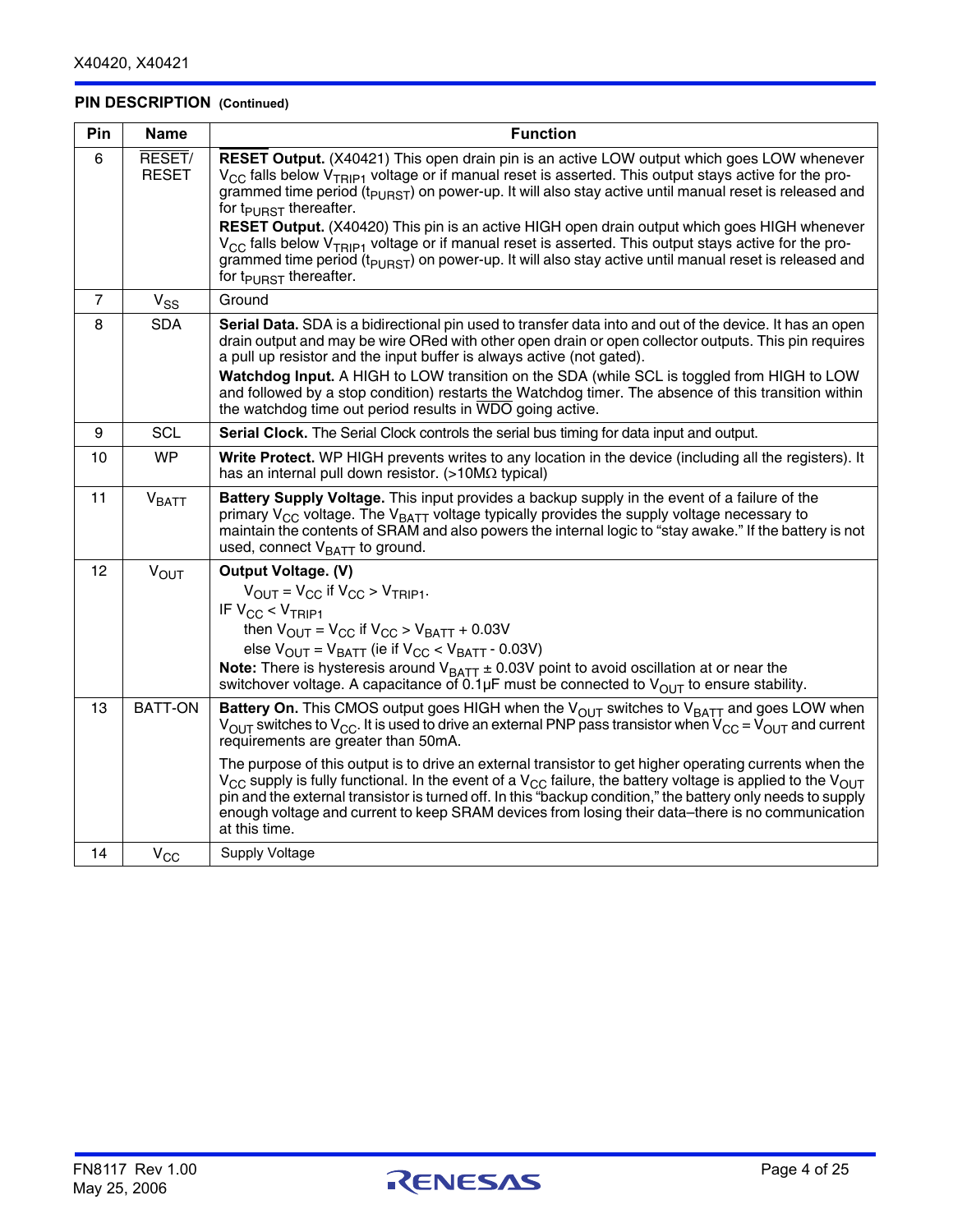## **PRINCIPLES OF OPERATION**

#### **Power-on Reset**

Applying power to the X40420, X40421 activates a Power-on Reset Circuit that pulls the RESET/RESET pins active. This signal provides several benefits.

- It prevents the system microprocessor from starting to operate with insufficient voltage.
- It prevents the processor from operating prior to stabilization of the oscillator.
- It allows time for an FPGA to download its configuration prior to initialization of the circuit.
- It prevents communication to the EEPROM, greatly reducing the likelihood of data corruption on power-up.

When  $V_{CC}$  exceeds the device  $V_{TRIP1}$  threshold value for  $t_{\text{PURST}}$  (selectable) the circuit releases the RESET (X40421) and RESET (X40420) pin allowing the system to begin operation.

#### **Figure 1. Connecting a Manual Reset Push-Button**



#### **Manual Reset**

By connecting a push-button directly from  $\overline{MR}$  to ground, the designer adds manual system reset capability. The MR pin is LOW while the push-button is closed and RESET/RESET pin remains LOW for  $t_{\text{PIRST}}$  or till the push-button is released and for t<sub>PURST</sub> thereafter. A weak pull up resistor is connected to the MR pin.

#### **Low Voltage V1 Monitoring**

During operation, the X40420, X40421 monitors the  $V_{CC}$ level and asserts RESET if supply voltage falls below a preset minimum  $V_{TRIP1}$ . The RESET signal prevents the microprocessor from operating in a power fail or brownout condition. The V1FAIL signal remains active until the voltage drops below 1V. It also remains active until  $V_{CC}$ returns and exceeds  $V_{TRIP1}$  for t<sub>PURST</sub>.

## **Low Voltage V2 Monitoring**

The X40420, X40421 also monitors a second voltage level and asserts V2FAIL if the voltage falls below a preset minimum  $V_{TRIP2}$ . The V2FAIL signal is either ORed with RESET to prevent the microprocessor from operating in a power fail or brownout condition or used to interrupt the microprocessor with notification of an impending power failure. The V2FAIL signal remains active until the  $V_{CC}$  drops below 1V ( $V_{CC}$  falling). It also remains active until V2MON returns and exceeds V<sub>TRIP2</sub>.

V2MON voltage monitor is powered by  $V_{\text{OUT}}$  If  $V_{\text{CC}}$  and V<sub>BATT</sub> go away, V2MON cannot be monitored.



#### **Figure 2. Two Uses of Multiple Voltage Monitoring**

# **WATCHDOG TIMER**

The Watchdog Timer circuit monitors the microprocessor activity by monitoring the SDA and SCL pins. A standard read or write sequence to any slave address byte restarts the watchdog timer and prevents the WDO signal to go active. A minimum sequence to reset the watchdog timer requires four microprocessor instructions namely, a Start, Clock Low, Clock High and Stop. The state of two nonvolatile control bits in the Status Register determine the watchdog timer period. The microprocessor can change these watchdog bits by writing to the X40420, X40421 control register.

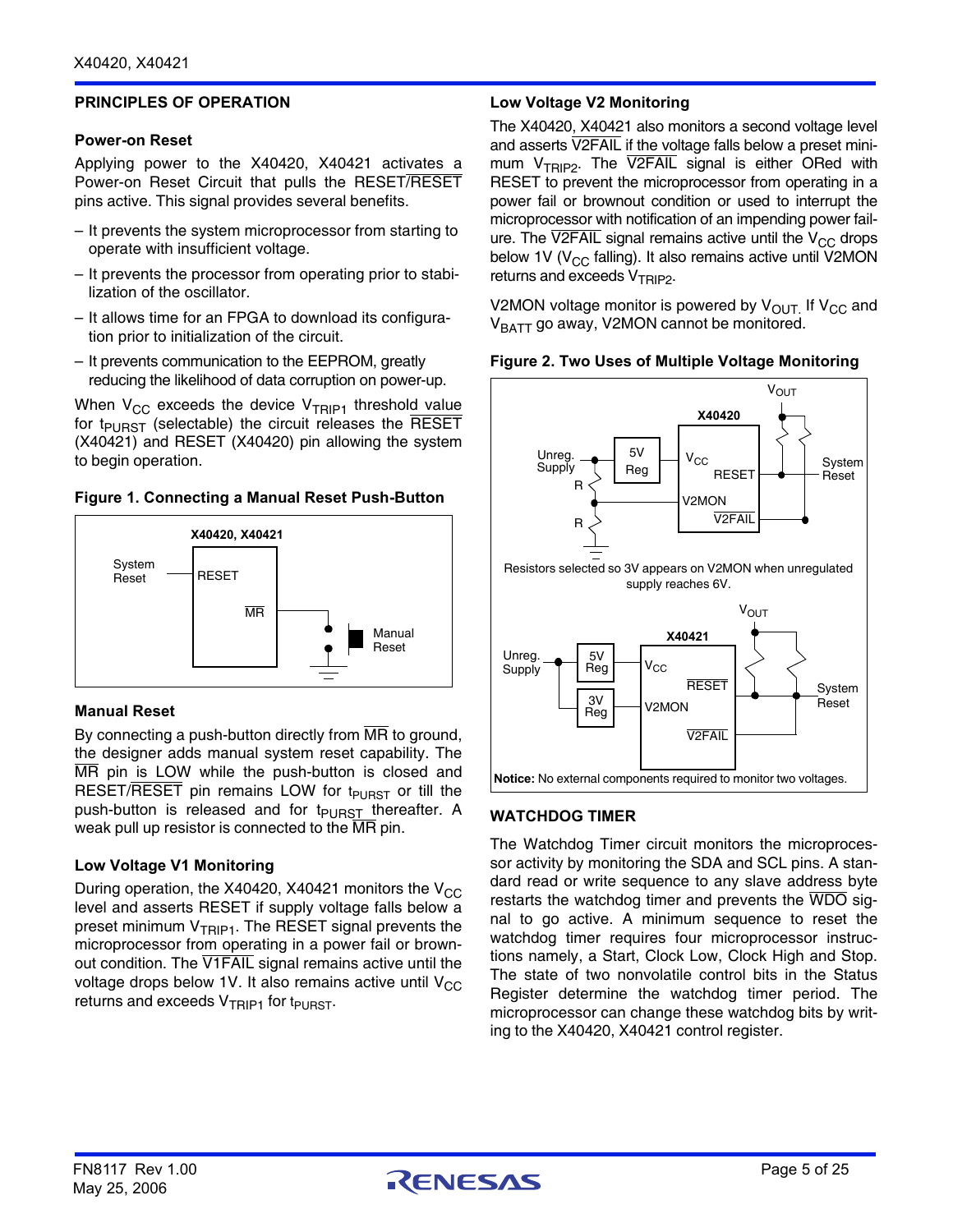## **Figure 3. V<sub>TRIPX</sub> Set/Reset Conditions**



**Figure 4. Watchdog Restart**



#### **V1 AND V2 THRESHOLD PROGRAM PROCEDURE (OPTIONAL)**

The X40420, X40421 is shipped with standard V1 and V2 threshold ( $V_{TRIP1}$ ,  $V_{TRIP2}$ ) voltages. These values will not change over normal operating and storage conditions. However, in applications where the standard thresholds are not exactly right, or if higher precision is needed in the threshold value, the X40420 trip points may be adjusted. The procedure is described below, and uses the application of a high voltage control signal.

# Setting a V<sub>TRIPx</sub> Voltage (x = 1, 2)

There are two procedures used to set the threshold voltages ( $V_{TRIPx}$ ), depending if the threshold voltage to be stored is higher or lower than the present value. For example, if the present  $V_{TRIPx}$  is 2.9 V and the new  $V_{TRIPx}$  is 3.2 V, the new voltage can be stored directly into the  $V_{TRIPy}$ cell. If however, the new setting is to be lower than the present setting, then it is necessary to "reset" the  $V_{TRIPy}$ voltage before setting the new value.

# Setting a Higher V<sub>TRIPx</sub> Voltage (x = 1, 2)

To set a  $V_{TRIPx}$  threshold to a new voltage which is higher than the present threshold, the user must apply the desired  $V_{TRIPx}$  threshold voltage to the corresponding input pin (Vcc(V1MON) or V2MON). Then, a program-ming voltage (Vp) must be applied to the WDO pin before a START condition is set up on SDA. Next, issue on the SDA pin the Slave Address A0h, followed by the Byte Address 01h for V<sub>TRIP1</sub>, and 09h for V<sub>TRIP2</sub>, and a 00h Data Byte in order to program  $V_{TRIPx}$ . The STOP bit following a valid write operation initiates the programming sequence. Pin WDO must then be brought LOW to complete the operation.

To check if the  $V_{TRIPX}$  has been set, set VXMON to a value slightly greater than  $V_{TRIPX}$  (that was previously set). Slowly ramp down VXMON and observe when the corresponding outputs (LOWLINE and V2FAIL) switch. The voltage at which this occurs is the  $V_{TRIPX}$  (actual).

## **CASE A**

Now if the desired  $V_{TRIPX}$  is greater than the  $V_{TRIPX}$ (actual), then add the difference between  $V_{TRIPX}$  (desired) -  $V_{TRIPX}$  (actual) to the original  $V_{TRIPX}$  desired. This is your new  $V_{TRIPX}$  that should be applied to VXMON and the whole sequence should be repeated again (see Figure 5).

#### **CASE B**

Now if the  $V_{TRIPX}$  (actual), is higher than the  $V_{TRIPX}$ (desired), perform the reset sequence as described in the next section. The new  $V_{TRIPX}$  voltage to be applied to VXMON will now be:  $V_{TRIPX}$  (desired) - ( $V_{TRIPX}$  (actual) - $V_{TRIPX}$  (desired)).

**Note:** 1. This operation does not corrupt the memory array. 2. Set  $V_{CC}$  = 5V, when  $V_{TRIP2}$  is being programmed

# Setting a Lower V<sub>TRIPx</sub> Voltage (x = 1, 2)

In order to set  $V_{TRIPx}$  to a lower voltage than the present value, then  $V_{TRIPx}$  must first be "reset" according to the procedure described in the following section. Once  $V_{TRIPx}$  has been "reset", then  $V_{TRIPx}$  can be set to the desired voltage using the procedure described in "Setting a Higher  $V_{TRIPx}$  Voltage".

#### **Resetting the V<sub>TRIPx</sub> Voltage**

To reset a  $V_{TRIPx}$  voltage, apply the programming voltage (Vp) to the WDO pin before a START condition is set up on SDA. Next, issue on the SDA pin the Slave Address A0h followed by the Byte Address 03h for  $V_{TRIP1}$  and 0Bh for  $V<sub>TRIP2</sub>$ , followed by 00h for the Data Byte in order to reset  $V_{TRIPx}$ . The STOP bit following a valid write operation initiates the programming sequence. Pin WDO must then be brought LOW to complete the operation.

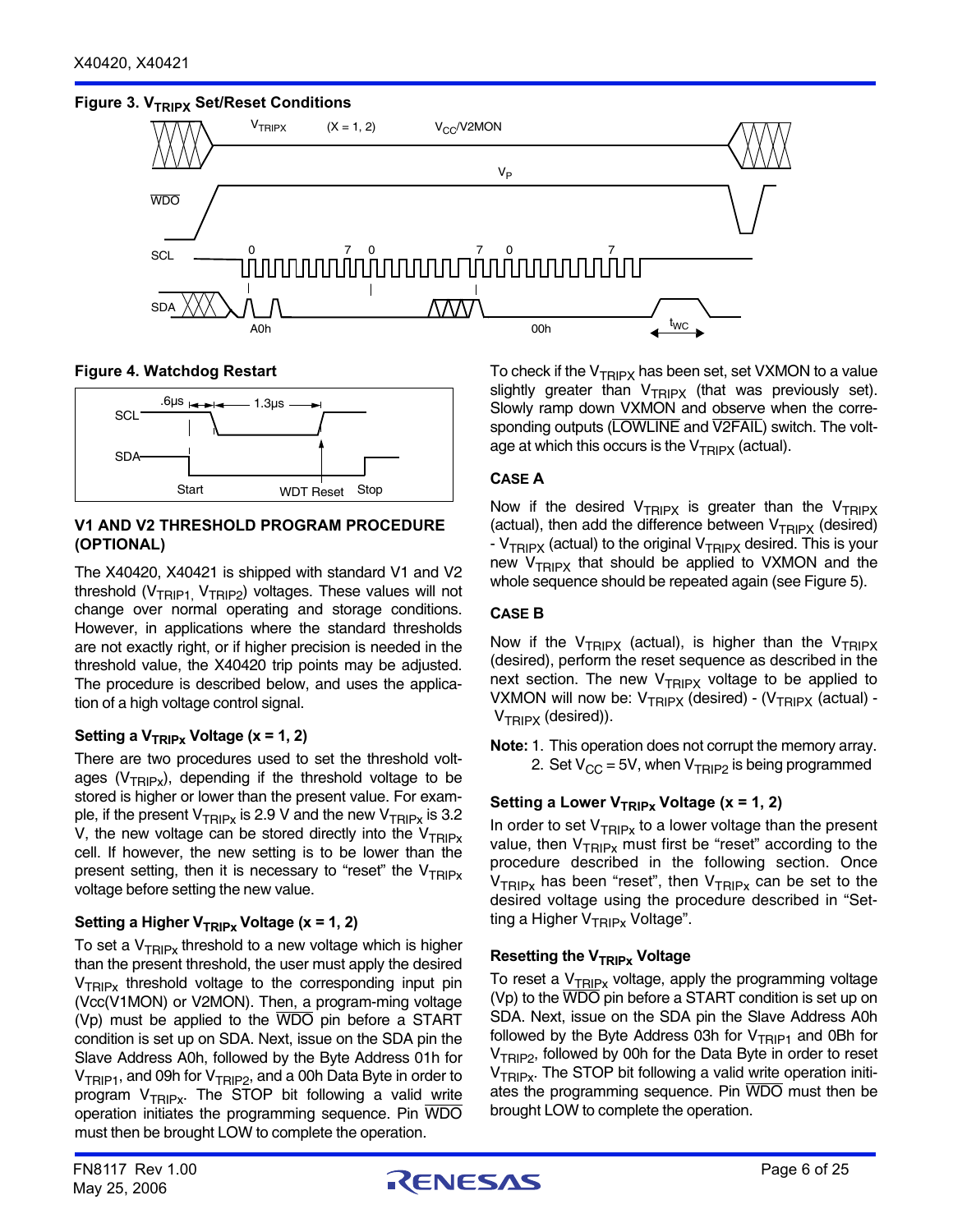After being reset, the value of  $V_{TRIPx}$  becomes a nominal value of 1.7V or lesser.

**Note:** This operation does not corrupt the memory array.

#### **System Battery Switch**

As long as  $V_{CC}$  exceeds the low voltage detect threshold  $V_{TRIP}$ ,  $V_{OUT}$  is connected to  $V_{CC}$  through a 5 $\Omega$  (typical) switch. When the  $V_{CC}$  has fallen below V1 $_{TRIP}$ , then  $V_{CC}$  is applied to  $V_{\text{OUT}}$  if  $V_{\text{CC}}$  is or equal to or greater than  $V_{\text{BATT}}$  -0.03V. When  $V_{CC}$  drops to less than  $V_{BATT}$  - 0.03V, then  $V_{\text{OUT}}$  is connected to  $V_{\text{BAT}}$  through an 80 $\Omega$  (typical) switch.  $V_{\text{OUT}}$  typically supplies the system static RAM voltage, so the switchover circuit operates to protect the contents of the static RAM during a power failure. Typically, when  $V_{CC}$  has failed, the SRAMs go into a lower power state and draw much less current than in their active mode. When  $V_{CC}$  returns,  $V_{OUT}$  switches back to  $V_{CC}$  when  $V_{CC}$ exceeds  $V_{BAT}$  + 0.03V. There is a 60mV hysteresis around this battery switch threshold to prevent oscillations between supplies.

While  $V_{CC}$  is connected to  $V_{OUT}$  the BATT-ON pin is pulled LOW. The signal can drive an external PNP transistor to provide additional current to the external circuits during normal operation.

## **Operation**

The device is in normal operation with  $V_{CC}$  as long as  $V_{CC}$  >  $V_{TRIP1}$ . It switches to the battery backup mode when  $V_{CC}$  goes away.

| <b>Condition</b>                                            | <b>Mode of Operation</b>                                                                          |  |  |  |  |  |
|-------------------------------------------------------------|---------------------------------------------------------------------------------------------------|--|--|--|--|--|
| $V_{CC}$ > $V_{TRIP1}$                                      | <b>Normal Operation</b>                                                                           |  |  |  |  |  |
| $V_{CC}$ > $V_{TRIP1}$ &<br>$V_{BATT} = 0$                  | Normal Operation without battery<br>backup capability                                             |  |  |  |  |  |
| $0 \leq V_{CC} \leq V_{TRIP1}$<br>and $V_{CC}$ < $V_{BATT}$ | Battery Backup mode; RESET<br>signal is asserted. No communica-<br>tion to the device is allowed. |  |  |  |  |  |

#### **Control Register**

The Control Register provides the user a mechanism for changing the Block Lock and Watchdog Timer settings. The Block Lock and Watchdog Timer bits are nonvolatile and do not change when power is removed.

The Control Register is accessed with a special preamble in the slave byte (1011) and is located at address 1FFh. It can only be modified by performing a byte write operation directly to the address of the register and only one data byte is allowed for each register write operation. Prior to writing to the Control Register, the WEL and RWEL bits must be set using a two step process, with the whole sequence requiring 3 steps. [See "Writing to the Control](#page-8-0) [Registers"](#page-8-0) on page 9.

The user must issue a stop, after sending this byte to the register, to initiate the nonvolatile cycle that stores WD1, WD0, PUP1, PUP0, and BP. The X40420 will not acknowledge any data bytes written after the first byte is entered.

The state of the Control Register can be read at any time by performing a random read at address 01Fh, using the special preamble. Only one byte is read by each register read operation. The master should supply a stop condition to be consistent with the bus protocol, but a stop is not required to end this operation.

| PUP1 WD1 WD0 BP |  |  | RWELLWELLPUPO |  |
|-----------------|--|--|---------------|--|

#### **RWEL: Register Write Enable Latch (Volatile)**

The RWEL bit must be set to "1" prior to a write to the Control Register.



# **Figure 5. Sample V<sub>TRIP</sub> Reset Circuit**

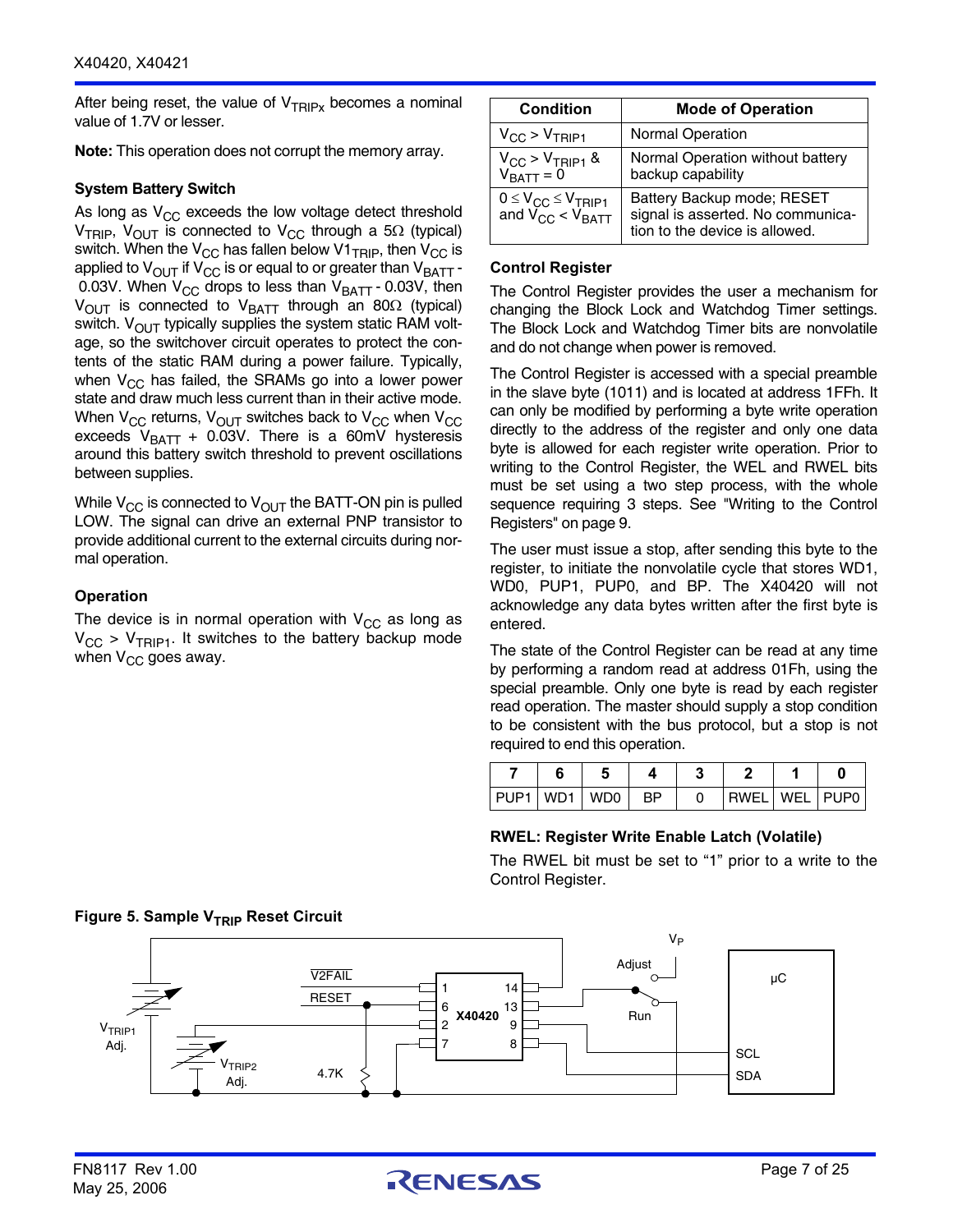## Figure 6. V<sub>TRIPX</sub> Set/Reset Sequence (X = 1, 2)



#### **WEL: Write Enable Latch (Volatile)**

The WEL bit controls the access to the memory and to the Register during a write operation. This bit is a volatile latch that powers up in the LOW (disabled) state. While the WEL bit is LOW, writes to any address, including any control registers will be ignored (no acknowledge will be issued after the Data Byte). The WEL bit is set by writing a "1" to the WEL bit and zeroes to the other bits of the control register.

Once set, WEL remains set until either it is reset to 0 (by writing a "0" to the WEL bit and zeroes to the other bits of the control register) or until the part powers up again. Writes to the WEL bit do not cause a high voltage write cycle, so the device is ready for the next operation immediately after the stop condition.

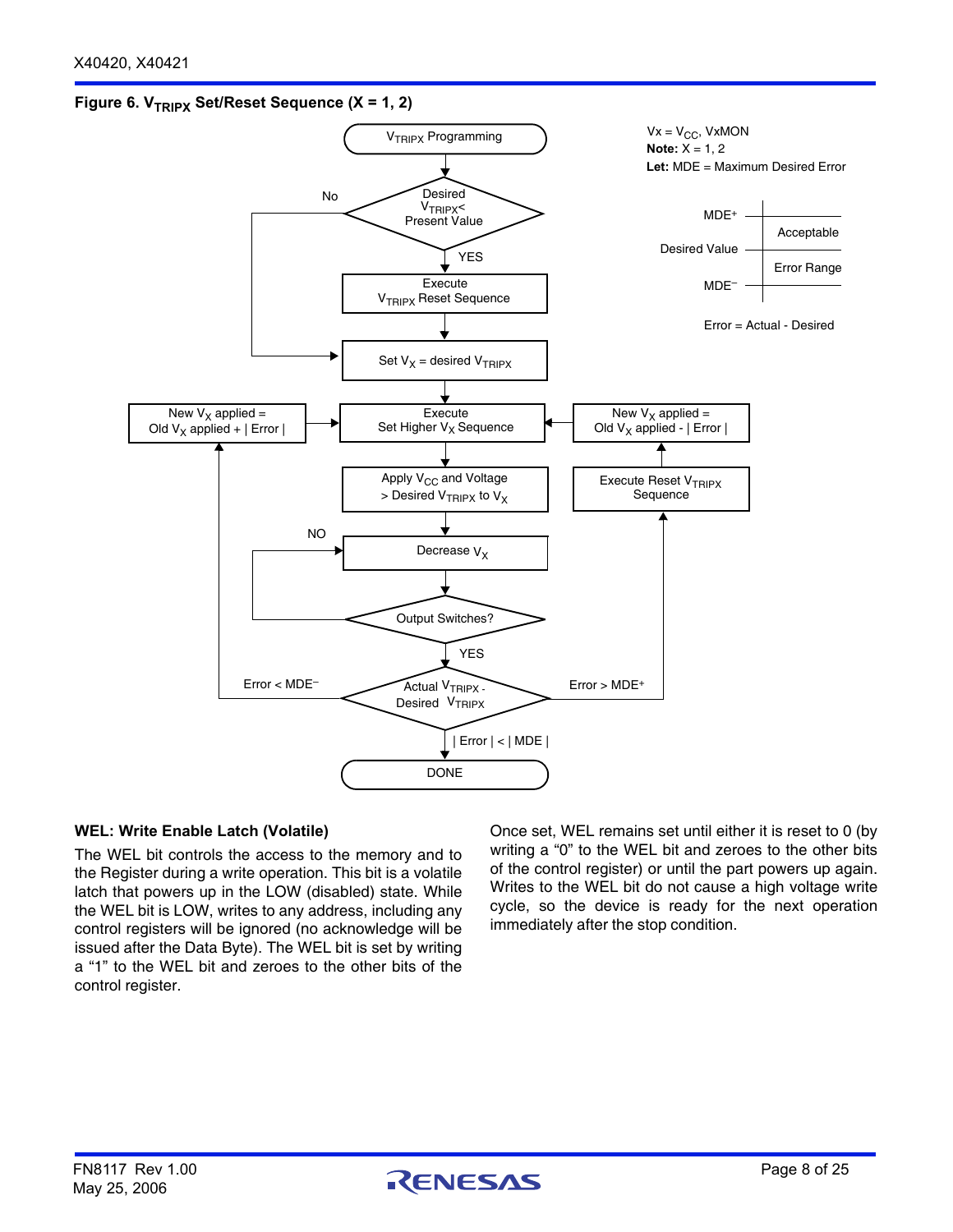## **BP: Block Protect Bit (Nonvolatile)**

The Block Protect Bits BP determines which blocks of the array are write protected. A write to a protected block of memory is ignored. The block protect bit will prevent write operations to half the array segment.

| ൨<br>ត | <b>Protected Addresses</b><br>(Size) | <b>Memory</b><br><b>Array Lock</b>   |
|--------|--------------------------------------|--------------------------------------|
|        | None                                 | None                                 |
|        | 100h - 1FFh (256 bytes)              | Upper Half of<br><b>Memory Array</b> |

#### **PUP1, PUP0: Power-uppower-up Bits (Nonvolatile)**

The Power-up bits, PUP1 and PUP0, determine the  $t_{\text{PURST}}$  time delay. The nominal power-up times are shown in the following table.

| PUP1 | <b>PUP0</b> | Power-on Reset Delay (t <sub>PURST</sub> ) |
|------|-------------|--------------------------------------------|
|      |             | 50 <sub>ms</sub>                           |
|      |             | 200ms (default)                            |
|      |             | 400ms                                      |
|      |             | 800 <sub>ms</sub>                          |

#### **WD1, WD0: Watchdog Timer Bits**

The bits WD1 and WD0 control the period of the Watchdog Timer. The options are shown below.

| WD1 | WD0 | <b>Watchdog Time Out Period</b> |
|-----|-----|---------------------------------|
|     |     | 1.4 seconds                     |
|     |     | 200 milliseconds                |
|     |     | 25 milliseconds                 |
|     |     | disabled (factory default)      |

#### <span id="page-8-0"></span>**Writing to the Control Registers**

Changing any of the nonvolatile bits of the control and trickle registers requires the following steps:

- Write a 02H to the Control Register to set the Write Enable Latch (WEL). This is a volatile operation, so there is no delay after the write. (Operation preceded by a start and ended with a stop).
- Write a 06H to the Control Register to set the Register Write Enable Latch (RWEL) and the WEL bit. This is also a volatile cycle. The zeros in the data byte are required. (Operation proceeded by a start and ended with a stop).
- Write a one byte value to the Control Register that has all the control bits set to the desired state. The Control register can be represented as *qxys* 001*r* in binary, where *xy* are the WD bits, and st are the BP bits and *qr* are the power-up bits. This operation proceeded by a start and ended with a stop bit. Since this is a nonvolatile write cycle it will take up to 10ms to complete. The RWEL bit is reset by this cycle and the sequence must be repeated to change the nonvolatile bits again. If bit 2 is set to '1' in this third step (*qxys* 011*r*) then the RWEL bit is set, but the WD1, WD0, PUP1, PUP0, and BP bits remain unchanged. Writing a second byte to the control register is not allowed. Doing so aborts the write operation and returns a NACK.
- A read operation occurring between any of the previous operations will not interrupt the register write operation.
- The RWEL bit cannot be reset without writing to the nonvolatile control bits in the control register, power cycling the device or attempting a write to a write protected block.

To illustrate, a sequence of writes to the device consisting of [02H, 06H, 02H] will reset all of the nonvolatile bits in the Control Register to 0. A sequence of [02H, 06H, 06H] will leave the nonvolatile bits unchanged and the RWEL bit remains set.

**Note:** 1.  $t_{\text{PURST}}$  is set to 200ms as factory default. 2. Watchdog timer bits are shipped disabled.

#### **Fault Detection Register (FDR)**

The Fault Detection Register provides the user the status of what causes the system reset active. The Manual Reset Fail, Watchdog Timer Fail and Three Low Voltage Fail bits are volatile

|               |  | - 1       |  |  |
|---------------|--|-----------|--|--|
| $IV1F$ $IV2F$ |  | WDF   MRF |  |  |

The FDR is accessed with a special preamble in the slave byte (1011) and is located at address 0FFh. It can only be modified by performing a byte write operation directly to the address of the register and only one data byte is allowed for each register write operation.

There is no need to set the WEL or RWEL in the control register to access this fault detection register.

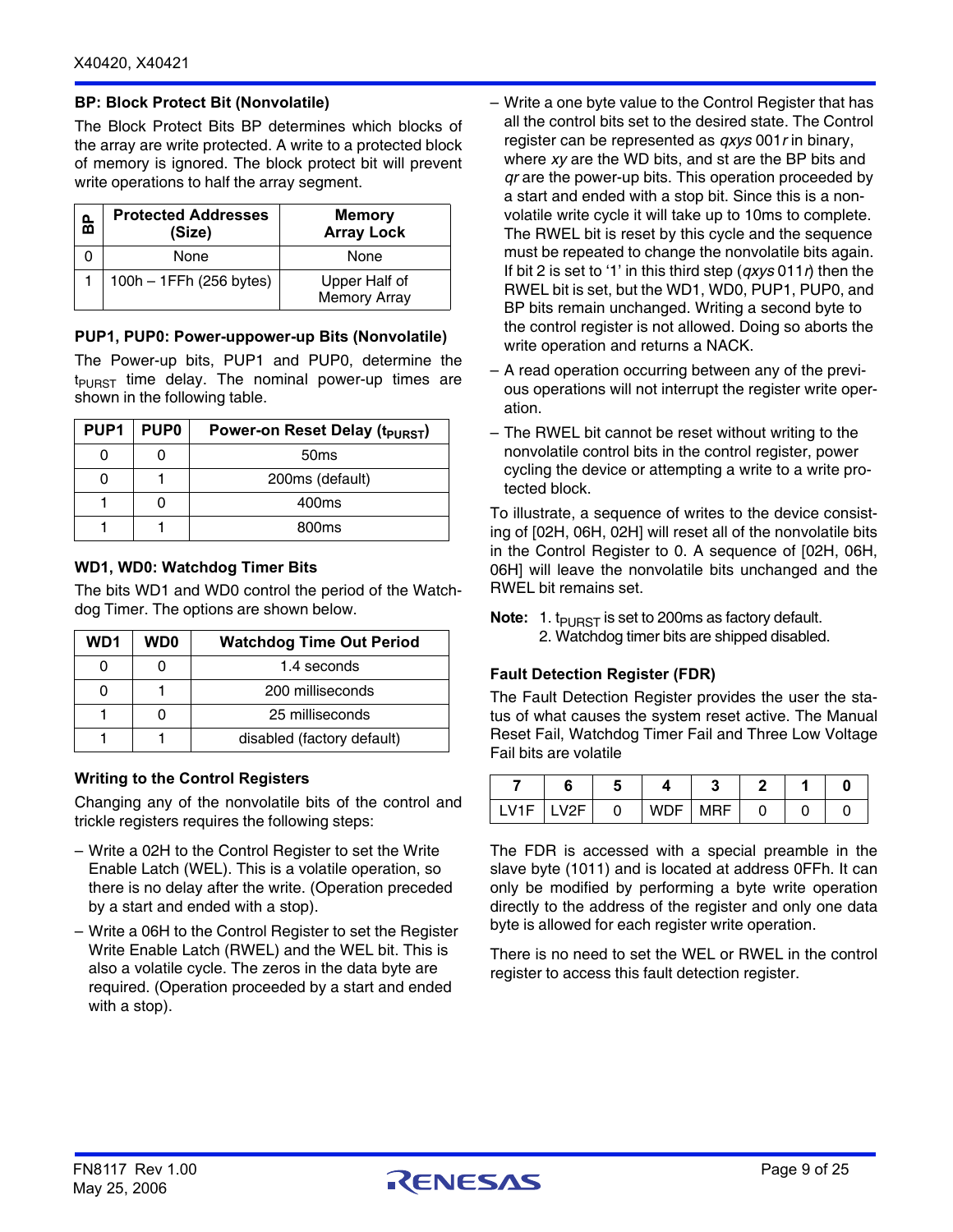## <span id="page-9-0"></span>**Figure 7. Valid Data Changes on the SDA Bus**



At power-up, the Fault Detection Register is defaulted to all "0". The system needs to initialize this register to all "1" before the actual monitoring take place. In the event of any one of the monitored sources failed. The corresponding bits in the register will change from a "1" to a "0" to indicate the failure. At this moment, the system should perform a read to the register and noted the cause of the reset. After reading the register the system should reset the register back to all "1" again. The state of the Fault Detection Register can be read at any time by performing a random read at address 0FFh, using the special preamble.

The FDR can be read by performing a random read at 0FFh address of the register at any time. Only one byte of data is read by the register read operation.

#### **MRF: Manual Reset Fail Bit (Volatile)**

The MRF bit will set to "0" when Manual Reset input goes active.

#### **WDF: Watchdog Timer Fail Bit (Volatile)**

The WDF bit will set to "0" when WDO goes active.

#### LV1F: Low V<sub>CC</sub> Reset Fail Bit (Volatile)

The LV1F bit will be set to "0" when  $V_{CC}$  (V1MON) falls below  $V_{TRIP1}$ .

#### **LV2F: Low V2MON Reset Fail Bit (Volatile)**

The LV2F bit will be set to "0" when V2MON falls below V<sub>TRIP2</sub>.

#### **Interface Conventions**

The device supports a bidirectional bus oriented protocol. The protocol defines any device that sends data onto the bus as a transmitter, and the receiving device as the receiver. The device controlling the transfer is called the master and the device being controlled is called the slave. The master always initiates data transfers, and provides the clock for both transmit and receive operations. Therefore, the devices in this family operate as slaves in all applications.

#### **Serial Clock and Data**

Data states on the SDA line can change only during SCL LOW. SDA state changes during SCL HIGH are reserved for indicating start and stop conditions. [See](#page-9-0) [Figure 7](#page-9-0).

#### **Serial Start Condition**

All commands are preceded by the start condition, which is a HIGH to LOW transition of SDA when SCL is HIGH. The device continuously monitors the SDA and SCL lines for the start condition and will not respond to any command until this condition has been met. [See Figure 8.](#page-10-0)

#### **Serial Stop Condition**

All communications must be terminated by a stop condition, which is a LOW to HIGH transition of SDA when SCL is HIGH. The stop condition is also used to place the device into the Standby power mode after a read sequence. A stop condition can only be issued after the transmitting device has released the bus. [See Figure 8](#page-10-0).

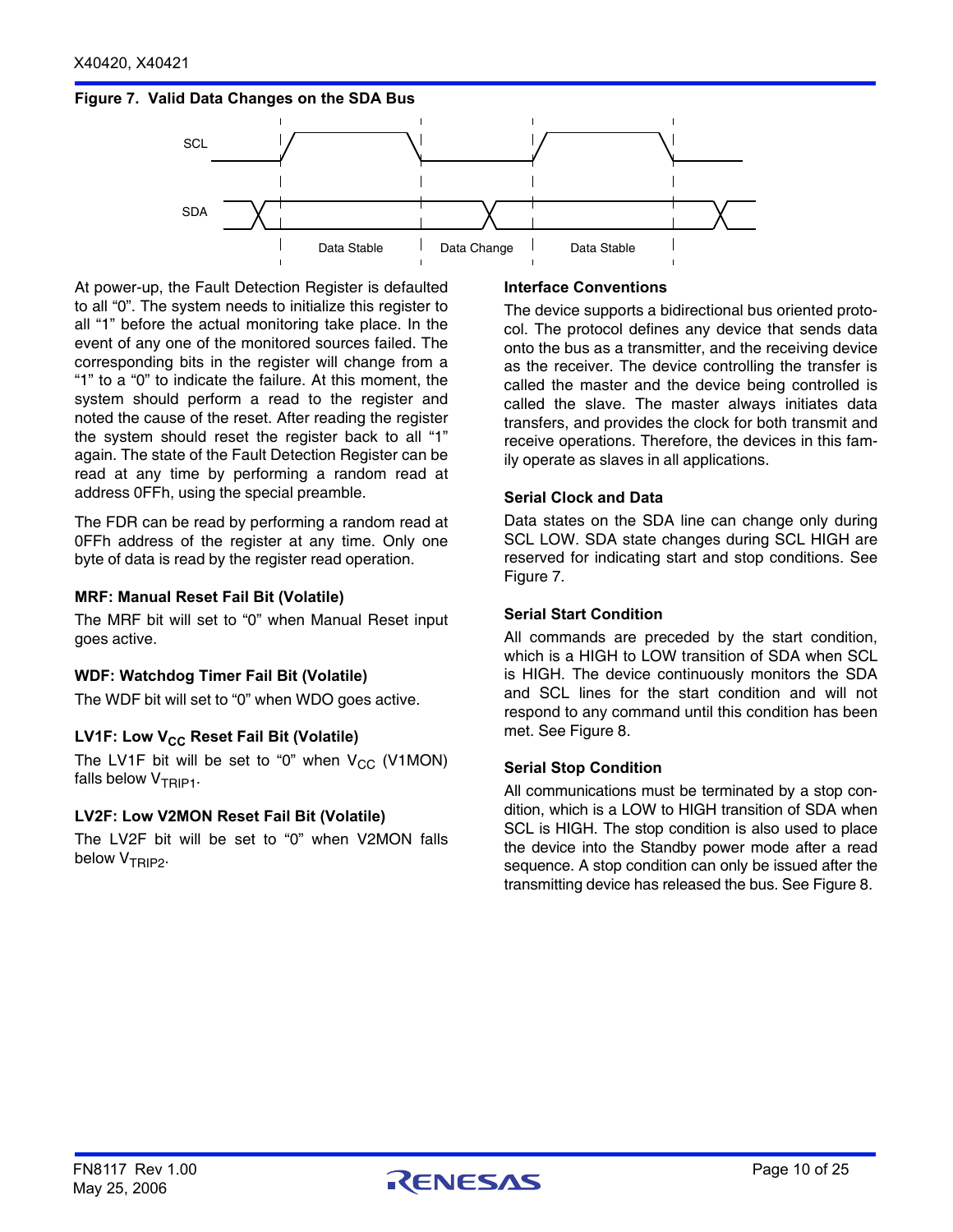#### <span id="page-10-0"></span>**Figure 8. Valid Start and Stop Conditions**



#### **Serial Acknowledge**

Acknowledge is a software convention used to indicate successful data transfer. The transmitting device, either master or slave, will release the bus after transmitting eight bits. During the ninth clock cycle, the receiver will pull the SDA line LOW to acknowledge that it received the eight bits of data. See Figure 9.

The device will respond with an acknowledge after recognition of a start condition and if the correct Device Identifier and Select bits are contained in the Slave Address Byte. If a write operation is selected, the device will respond with an acknowledge after the receipt of each subsequent eight bit word. The device will acknowledge all incoming data and address bytes, except for the Slave Address Byte when the Device Identifier and/or Select bits are incorrect.

In the read mode, the device will transmit eight bits of data, release the SDA line, then monitor the line for an acknowledge. If an acknowledge is detected and no stop condition is generated by the master, the device will continue to transmit data. The device will terminate further data transmissions if an acknowledge is not detected.

#### **Figure 9. Acknowledge Response From Receiver**

The master must then issue a stop condition to return the device to Standby mode and place the device into a known state.

#### **Serial Write Operations**

#### **Byte Write**

For a write operation, the device requires the Slave Address Byte and a Word Address Byte. This gives the master access to any one of the words in the array. After receipt of the Word Address Byte, the device responds with an acknowledge, and awaits the next eight bits of data. After receiving the 8 bits of the Data Byte, the device again responds with an acknowledge. The master then terminates the transfer by generating a stop condition, at which time the device begins the internal write cycle to the nonvolatile memory. During this internal write cycle, the device inputs are disabled, so the device will not respond to any requests from the master. The SDA output is at high impedance. [See Figure 12](#page-11-0).

A write to a protected block of memory will suppress the acknowledge bit.

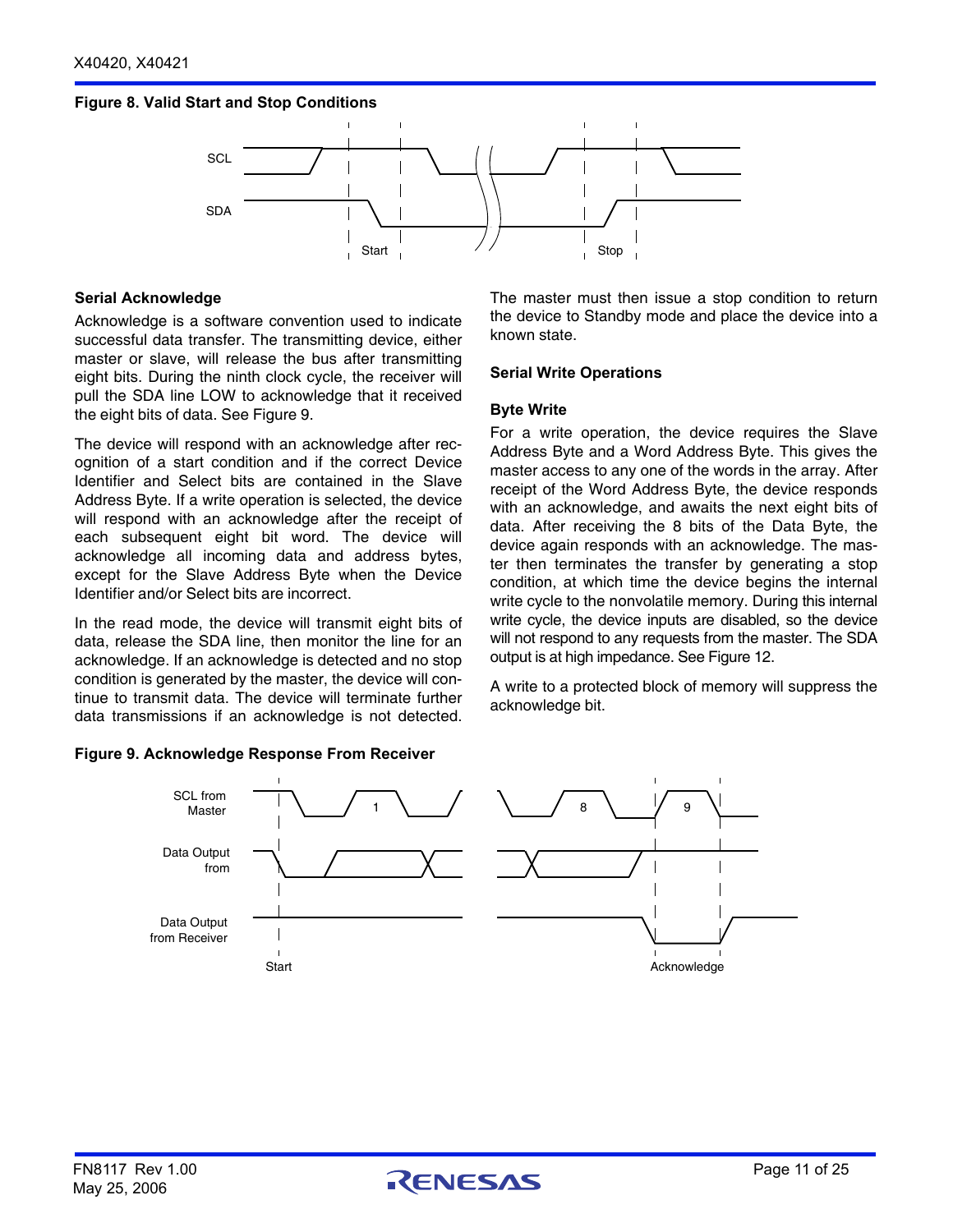## **Figure 10. Byte Write Sequence**



#### **Page Write**

The device is capable of a page write operation. It is initiated in the same manner as the byte write operation; but instead of terminating the write cycle after the first data byte is transferred, the master can transmit an unlimited number of 8-bit bytes. After the receipt of each byte, the device will respond with an acknowledge, and the address is internally incremented by one. The page address remains constant. When the counter reaches the end of the page, it "rolls over" and goes back to '0' on the same page.

This means that the master can write 16 bytes to the page starting at any location on that page. If the master begins writing at location 10, and loads 12 bytes, then the first 6 bytes are written to locations 10 through 15, and the last 6 bytes are written to locations 0 through 5. Afterwards, the address counter would point to location 6 of the page that was just written. If the master supplies more than 16 bytes of data, then new data over-writes the previous data, one byte at a time.

## **Figure 11. Page Write Operation**



#### <span id="page-11-0"></span>**Figure 12. Writing 12 bytes to a 16-byte Page Starting at Location 10**



The master terminates the Data Byte loading by issuing a stop condition, which causes the device to begin the nonvolatile write cycle. As with the byte write operation, all inputs are disabled until completion of the internal write cycle. See Figure 11 for the address, acknowledge, and data transfer sequence.

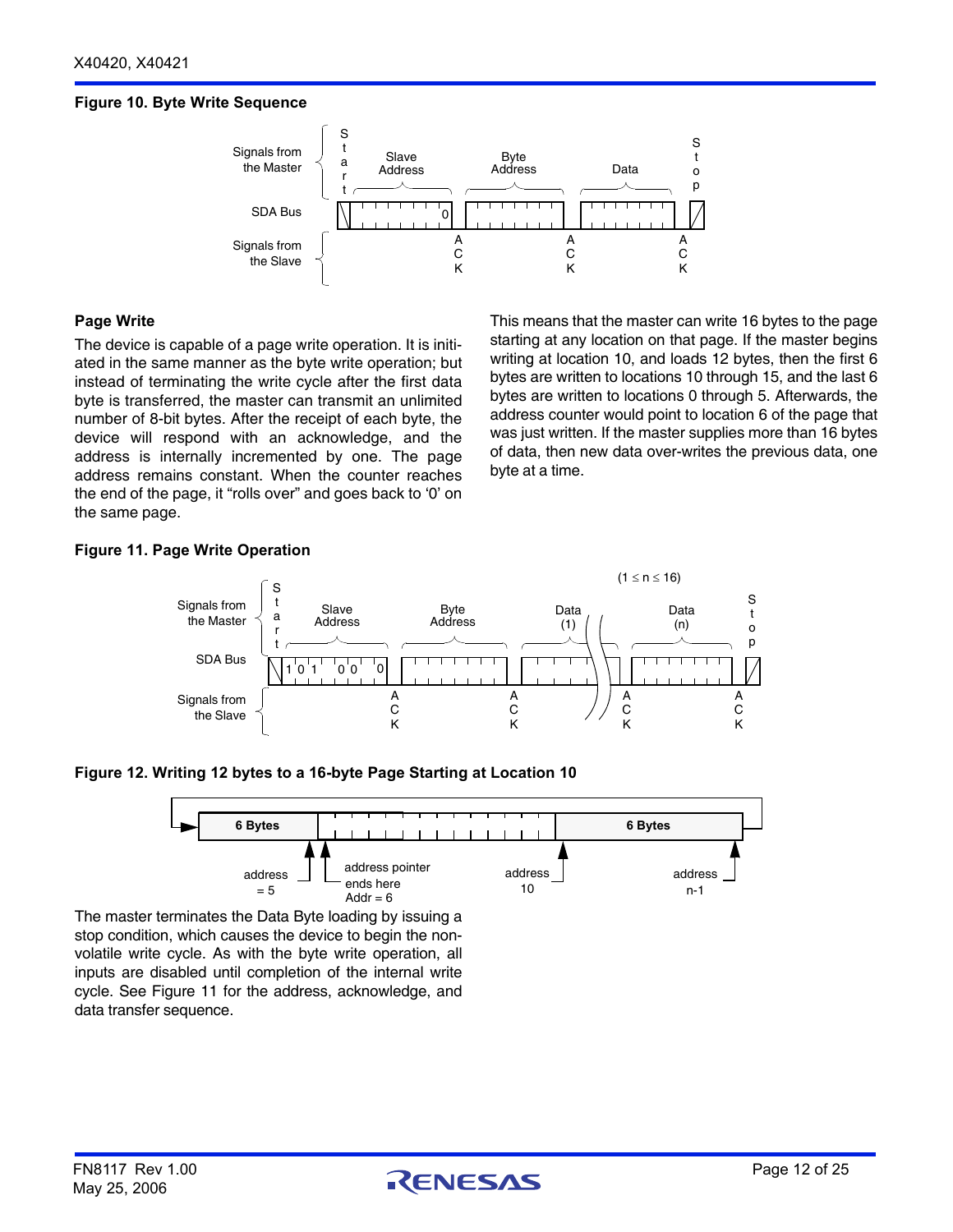#### **Stops and Write Modes**

Stop conditions that terminate write operations must be sent by the master after sending at least 1 full data byte plus the subsequent ACK signal. If a stop is issued in the middle of a data byte, or before 1 full data byte plus its associated ACK is sent, then the device will reset itself without performing the write. The contents of the array will not be effected.

#### **Acknowledge Polling**

 The disabling of the inputs during high voltage cycles can be used to take advantage of the typical 5ms write cycle time. Once the stop condition is issued to indicate the end of the master's byte load operation, the device initiates the internal high voltage cycle. Acknowledge polling can be initiated immediately. To do this, the master issues a start condition followed by the Slave Address Byte for a write or read operation. If the device is still busy with the high voltage cycle then no ACK will be returned. If the device has completed the write operation, an ACK will be returned and the host can then proceed with the read or write operation. See Figure 13.

#### **Serial Read Operations**

Read operations are initiated in the same manner as write operations with the exception that the  $R/\overline{W}$  bit of the Slave Address Byte is set to one. There are three basic read operations: Current Address Reads, Random Reads, and Sequential Reads.

#### **Current Address Read**

Internally the device contains an address counter that maintains the address of the last word read incremented by one. Therefore, if the last read was to address n, the next read operation would access data from address n+1. On power-up, the address of the address counter is undefined, requiring a read or write operation for initialization.

Upon receipt of the Slave Address Byte with the R/W bit set to one, the device issues an acknowledge and then transmits the eight bits of the Data Byte. The master terminates the read operation when it does not respond with an acknowledge during the ninth clock and then issues a stop condition. See Figure 14 for the address, acknowledge, and data transfer sequence.

**Figure 13. Acknowledge Polling Sequence**



It should be noted that the ninth clock cycle of the read operation is not a "don't care." To terminate a read operation, the master must either issue a stop condition during the ninth cycle or hold SDA HIGH during the ninth clock cycle and then issue a stop condition.

#### **Random Read**

Random read operation allows the master to access any memory location in the array. Prior to issuing the Slave Address Byte with the R $\overline{W}$  bit set to one, the master must first perform a "dummy" write operation. The master issues the start condition and the Slave Address Byte, receives an acknowledge, then issues the Word Address Bytes. After acknowledging receipts of the Word Address Bytes, the master immediately issues another start condition and the Slave Address Byte with the  $R/\overline{W}$  bit set to one. This is followed by an acknowledge from the device and then by the eight bit word. The master terminates the read operation by not responding with an acknowledge and then issuing a stop condition. See Figure 15 for the address, acknowledge, and data transfer sequence.

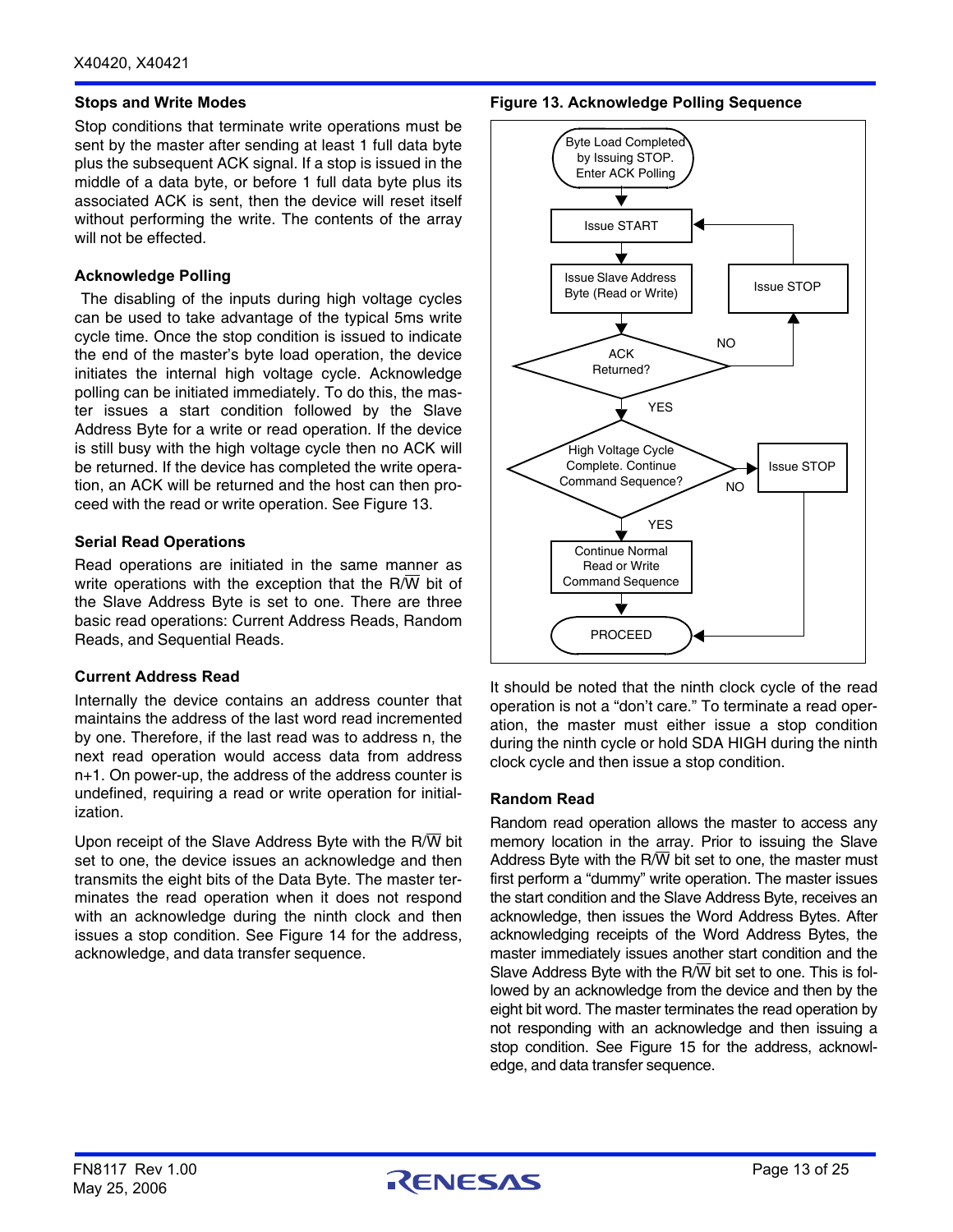#### X40420, X40421

A similar operation called "Set Current Address" where the device will perform this operation if a stop is issued instead of the second start is shown in [Figure 15](#page-14-0). The device will go into standby mode after the stop and all bus activity will be ignored until a start is detected. This operation loads the new address into the address counter. The next Current Address Read operation will read from the newly loaded address. This operation could be useful if the master knows the next address it needs to read, but is not ready for the data.

#### **Sequential Read**

Sequential reads can be initiated as either a current address read or random address read. The first Data Byte is transmitted as with the other modes; however, the master now responds with an acknowledge, indicating it requires additional data. The device continues to output data for each acknowledge received. The master terminates the read operation by not responding with an acknowledge and then issuing a stop condition.

The data output is sequential, with the data from address n followed by the data from address  $n + 1$ . The address counter for read operations increments through all page and column addresses, allowing the entire memory contents to be serially read during one operation. At the end of the address space the counter "rolls over" to address  $0000<sub>H</sub>$  and the device continues to output data for each acknowledge received. See Figure 17 for the acknowledge and data transfer sequence.

#### **Figure 14. Current Address Read Sequence**



#### **SERIAL DEVICE ADDRESSING**

#### **Memory Address Map**

CR, Control Register, CR7: CR0 Address: 1FF<sub>hex</sub>

FDR, Fault DetectionRegister, FDR7: FDR0 Address: 0FF<sub>hex</sub>

General Purpose Memory Organization, A8:A0 Address: 00h to 1FFh

#### **General Purpose Memory Array Configuration**



#### **Slave Address Byte**

Following a start condition, the master must output a Slave Address Byte. This byte consists of several parts:

- a device type identifier that is always "1010" when accessing the array and "1011" when accessing the control register and fault detection register.
- two bits of "0".
- one bit that becomes the MSB of the memory address  $X_4$ .
- last bit of the slave command byte is a R/W bit. The  $R/\overline{W}$  bit of the Slave Address Byte defines the operation to be performed. When the R/ $\overline{W}$  bit is a one, then a read operation is selected. A zero selects a write operation. See Figure 16.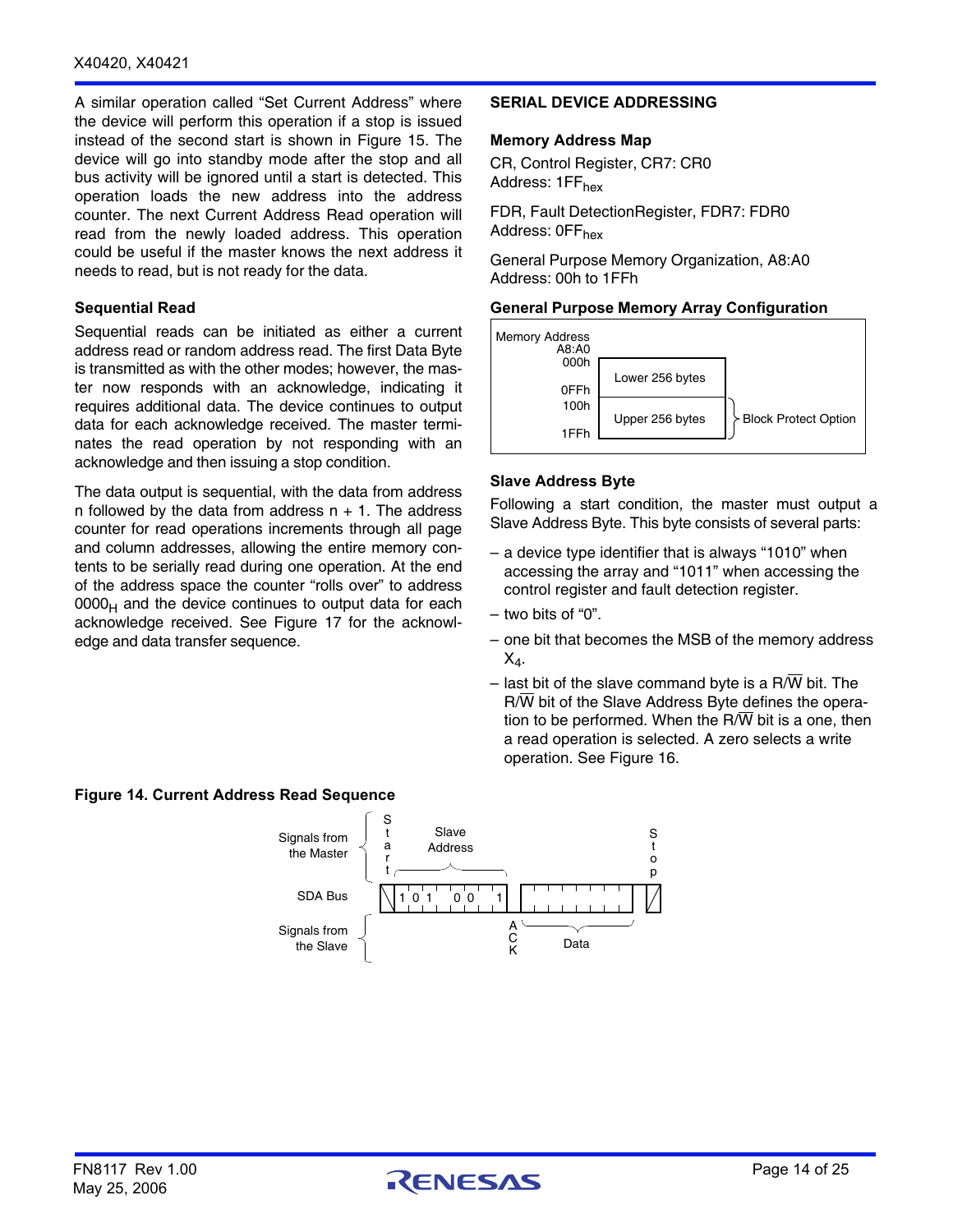#### <span id="page-14-0"></span>**Figure 15. Random Address Read Sequence**



## **Figure 16. X40410/11 Addressing**

| Slave Byte                      |    |    |    |    |    |    |    |                |  |  |
|---------------------------------|----|----|----|----|----|----|----|----------------|--|--|
| <b>General Purpose Memory</b>   | 1  | 0  |    | 0  | O  | 0  | A8 | R/W            |  |  |
| <b>Control Register</b>         | 1  | 0  | 1  |    | 0  | 0  |    | R/W            |  |  |
| <b>Fault Detection Register</b> |    | O  |    |    | O  | O  | U  |                |  |  |
| <b>Word Address</b>             |    |    |    |    |    |    |    |                |  |  |
| General Purpose Memory          | A7 | A6 | A5 | A4 | A3 | A2 | A1 | A <sub>0</sub> |  |  |
| <b>Control Register</b>         | 1  | 1  |    | 1  |    |    |    |                |  |  |
| <b>Fault Detection Register</b> |    |    |    | 1  |    |    |    |                |  |  |
|                                 |    |    |    |    |    |    |    |                |  |  |

#### **Word Address**

The word address is either supplied by the master or obtained from an internal counter.

#### **Operational Notes**

The device powers-up in the following state:

- The device is in the low power standby state.
- The WEL bit is set to '0'. In this state it is not possible to write to the device.
- SDA pin is the input mode.
- $-$  RESET/RESET Signal is active for t<sub>PURST</sub>.

#### **Figure 17. Sequential Read Sequence**

#### **Data Protection**

The following circuitry has been included to prevent inadvertent writes:

- The WEL bit must be set to allow write operations.
- The proper clock count and bit sequence is required prior to the stop bit in order to start a nonvolatile write cycle.
- A three step sequence is required before writing into the Control Register to change Watchdog Timer or Block Lock settings.
- The WP pin, when held HIGH, prevents all writes to the array and all the Register.

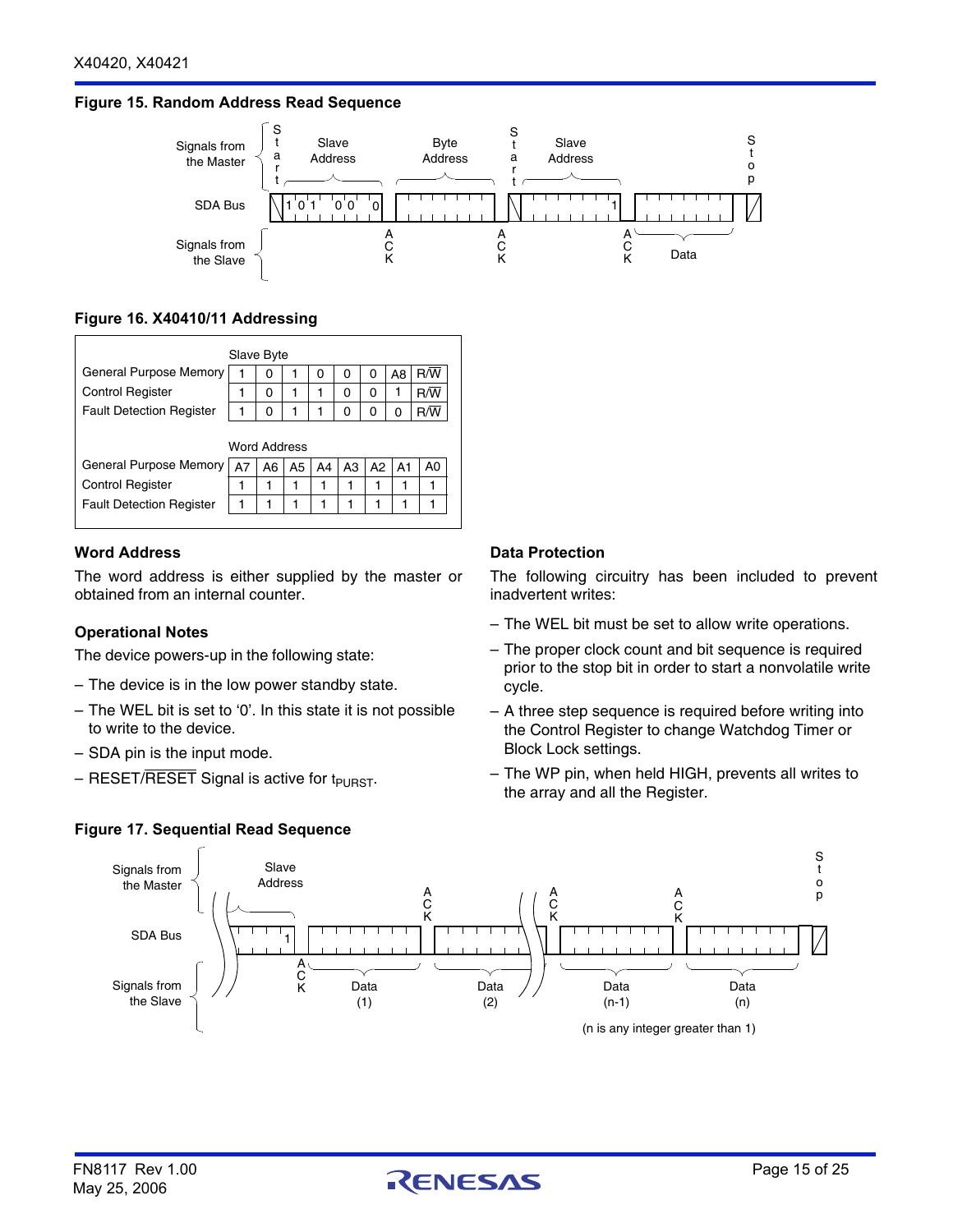#### **ABSOLUTE MAXIMUM RATINGS**

| Temperature under bias  -65°C to +135°C  |  |
|------------------------------------------|--|
|                                          |  |
| Voltage on any pin with                  |  |
|                                          |  |
|                                          |  |
| Lead temperature (soldering, 10s)  300°C |  |

#### **COMMENT**

Stresses above those listed under "Absolute Maximum Ratings" may cause permanent damage to the device. This is a stress rating only; functional operation of the device (at these or any other conditions above those listed in the operational sections of this specification) is not implied. Exposure to absolute maximum rating conditions for extended periods may affect device reliability.

## **RECOMMENDED OPERATING CONDITIONS**

| <b>Temperature</b> | Min.  | Max.            |
|--------------------|-------|-----------------|
| Commercial         | ∩∘റ   | 70°C.           |
| Industrial         | -40°C | $+85^{\circ}$ C |

|          | Version   Chip Supply Voltage | <b>Monitored</b><br>Voltages* |
|----------|-------------------------------|-------------------------------|
| -A or -B | 2.7V to 5.5V                  | 2.6 to 5.5V                   |
| -0       | 2.7V to 5.5V                  | 1.6V to 3.6V                  |

\*See ordering Info

## **D.C. OPERATING CHARACTERISTICS**

(Over the recommended operating conditions unless otherwise specified)

| <b>Symbol</b>               | <b>Parameter</b>                                                                                   | Min.                              | Typ. <sup>(5)</sup> | Max.               | <b>Unit</b> | <b>Test Conditions</b>                                                                                  |
|-----------------------------|----------------------------------------------------------------------------------------------------|-----------------------------------|---------------------|--------------------|-------------|---------------------------------------------------------------------------------------------------------|
| $I_{\text{CC1}}^{(1)}$      | Active Supply Current (V <sub>CC</sub> ) Read<br>(Excludes I <sub>OUT</sub> )                      |                                   |                     | 1.5                | mA          | $V_{\text{II}} = V_{\text{CC}} \times 0.1$<br>$V_{\text{IH}} = V_{\text{CC}} \times 0.9$ ,              |
| $I_{CC2}$ <sup>(1)</sup>    | Active Supply Current (V <sub>CC</sub> ) Write Non<br>Volatile Memory (Excludes I <sub>OUT</sub> ) |                                   |                     | 3.0                | mA          | $f_{SCL} = 400kHz$                                                                                      |
| $I_{SB1}^{(1)(7)}$          | Standby Current $(V_{CC})$ AC (WDT off)                                                            |                                   | 6                   | 10                 | μA          | $V_{\text{II}} = V_{\text{CC}} \times 0.1$<br>$VIH = VCC \times 0.9$<br>$f_{SCL}$ , $f_{SDA} = 400$ kHz |
| $I_{SB2}^{(2)(7)}$          | Standby Current $(V_{CC})$ DC (WDT on)                                                             |                                   | 25                  | 30                 | μA          | $V_{SDA} = V_{SCL} = V_{CC}$<br>Others = $GND$ or $V_{CC}$                                              |
| $I_{\text{BATT1}}^{(3)(7)}$ | V <sub>BATT</sub> Current (Excludes I <sub>OUT</sub> )                                             |                                   | 0.4                 | 1                  | μA          | $V_{\text{OUT}} = V_{\text{CC}}$                                                                        |
| $I_{BATT2}$ <sup>(7)</sup>  | $V_{\text{BATT}}$ Current (Excludes $I_{\text{OUT}}$ )<br>(Battery Backup Mode)                    |                                   |                     | 6                  | μA          | $V_{\text{BATT}}$ = 2.8V<br>$V_{OUT} = Open$                                                            |
| $V_{\text{OUT1}}^{(7)}$     | Output Voltage ( $V_{CC}$ > $V_{BAT}$ + 0.03V or<br>$V_{CC}$ > $V_{TRIP1}$ )                       | $V_{CC}$ -0.05V<br>$V_{CC}$ -0.5V |                     |                    | V           | $I_{OUT} = 5mA (4.5-5.5V)$<br>$I_{OUT} = 50mA (4.5-5.5V)$                                               |
| $V_{\text{OUT2}}^{(7)}$     | Output Voltage ( $V_{CC}$ < $V_{BATT}$ – 0.03V and<br>$V_{CC}$ < $V_{TRIP1}$ ) {Battery Backup}    | $V_{\text{BATT}}$ -0.2            |                     |                    | $\vee$      | $I_{\text{OUT}} = 250 \mu \text{A}$                                                                     |
| $V_{OLB}$                   | Output (BATT-ON) LOW Voltage                                                                       |                                   |                     | 0.4                | V           | $I_{OL}$ = 3.0mA (4.5-5.5V)                                                                             |
| <b>V<sub>OHB</sub></b>      | Output (BATT-ON) HIGH Voltage                                                                      | $V_{\text{OUT}}$ -0.8             |                     |                    | $\vee$      | $I_{OH} = -0.4 \text{mA}$ (4.5-5.5V)                                                                    |
| $V_{BSH}$ <sup>(7)</sup>    | <b>Battery Switch Hysteresis</b><br>$(V_{CC}$ < $V_{TRIP1})$                                       |                                   | 30<br>$-30$         |                    | mV          | Power-up<br>Power-down                                                                                  |
| Īц                          | Input Leakage Current (SCL, MR, WP)                                                                |                                   |                     | 10                 | μA          | $V_{II}$ = GND to $V_{CC}$                                                                              |
| $I_{LO}$                    | Output Leakage Current (SDA, V2FAIL,<br>WDO, RESET)                                                |                                   |                     | 10                 | μA          | $V_{SDA}$ = GND to $V_{CC}$<br>Device is in Standby <sup>(2)</sup>                                      |
| $V_{IL}$ <sup>(3)</sup>     | Input LOW Voltage (SDA, SCL, MR, WP)                                                               | $-0.5$                            |                     | $V_{CC}$ x 0.3     | $\vee$      |                                                                                                         |
| $V_{\text{IH}}^{(3)}$       | Input HIGH Voltage (SDA, SCL, MR, WP)                                                              | $V_{CC}$ x 0.7                    |                     | $V_{\rm CC}$ + 0.5 | $\vee$      |                                                                                                         |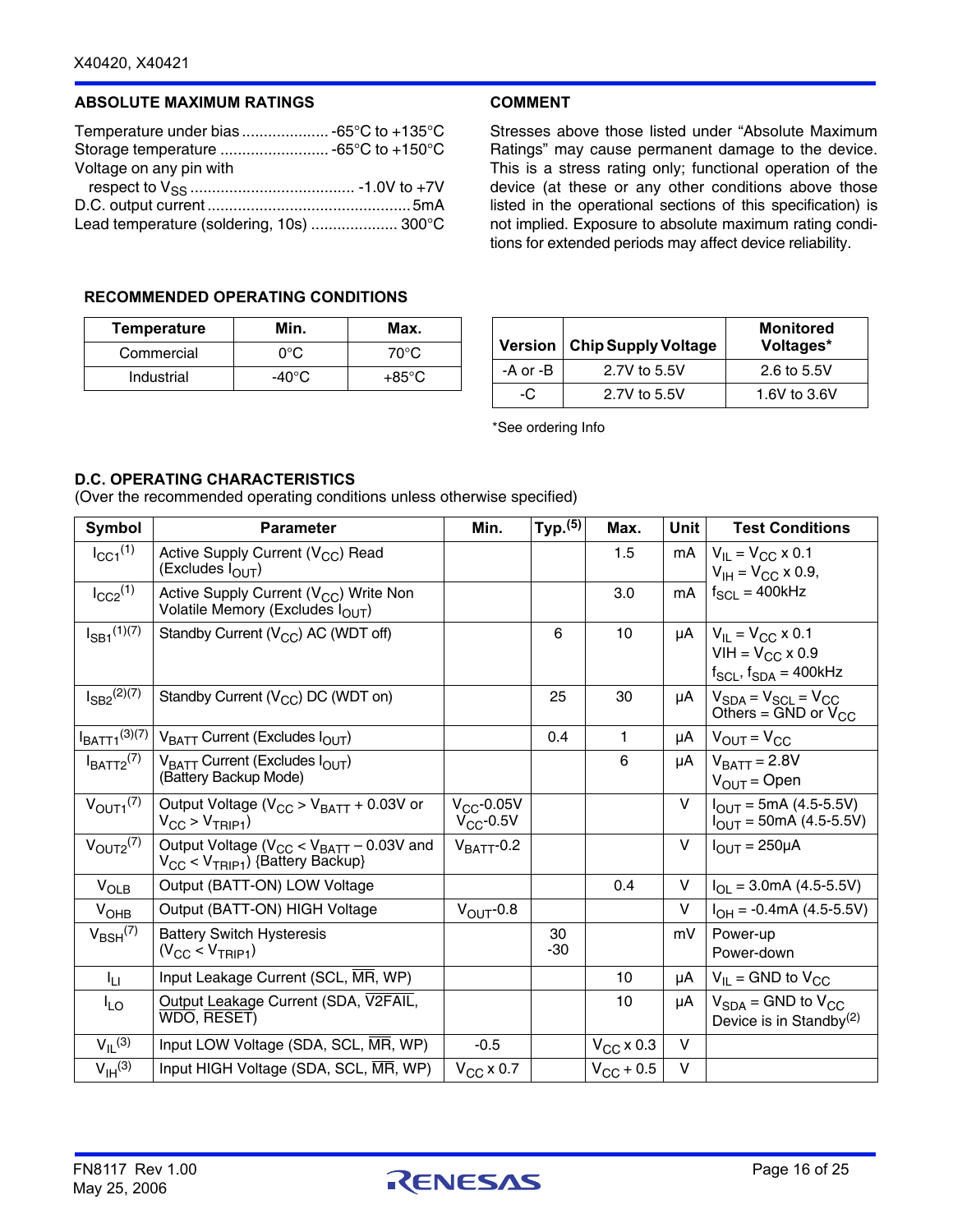# **D.C. OPERATING CHARACTERISTICS (Continued)**

(Over the recommended operating conditions unless otherwise specified)

| Symbol                     | <b>Parameter</b>                               | Min.                | Typ. <sup>(5)</sup> | Max. | Unit   | <b>Test Conditions</b>              |
|----------------------------|------------------------------------------------|---------------------|---------------------|------|--------|-------------------------------------|
| $V_{HYS}$ <sup>(7)</sup>   | Schmitt Trigger Input Hysteresis               |                     |                     |      |        |                                     |
|                            | • Fixed input level                            | 0.2                 |                     |      | $\vee$ |                                     |
|                            | $\cdot$ V <sub>CC</sub> related level          | $.05 \times V_{CC}$ |                     |      | $\vee$ |                                     |
| $V_{OL}$                   | Output LOW Voltage (SDA, RESET/                |                     |                     | 0.4  | V      | $I_{OL}$ = 3.0mA (2.7-5.5V)         |
|                            | RESET, LOWLINE, V2FAIL, WDO)                   |                     |                     |      |        | $I_{OL} = 1.8 \text{mA}$ (2.4-3.6V) |
| V <sub>CC</sub> Supply     |                                                |                     |                     |      |        |                                     |
| $V_{TRIP1}$ <sup>(6)</sup> | V <sub>CC</sub> Reset Trip Point Voltage Range | 2.0                 |                     | 4.75 | V      |                                     |
|                            |                                                | 4.55                | 4.6                 | 4.65 |        | A, B Version                        |
|                            |                                                | 2.85                | 2.9                 | 2.95 |        | C Version                           |
| $t_{\sf RPDL}^{(7)}$       | $V_{TRIP1}$ to LOWLINE                         |                     |                     | 5    | μS     |                                     |
|                            | <b>Second Supply Monitor</b>                   |                     |                     |      |        |                                     |
| $V_{TRIP2}^{(6)}$          | V2MON Reset Trip Point Voltage Range           | 0.9                 |                     | 3.5  | v      |                                     |
|                            |                                                | 2.85                | 2.9                 | 2.95 |        | A Version                           |
|                            |                                                | 2.55                | 2.6                 | 2.65 |        | <b>B</b> Version                    |
|                            |                                                | 1.55                | 1.6                 | 1.65 |        | C Version                           |
| $t_{\text{RPD2}}^{(7)}$    | V <sub>TRIP2</sub> to V2FAIL                   |                     |                     | 5    | μS     |                                     |

Notes: (1) The device enters the Active state after any start, and remains active until: 9 clock cycles later if the Device Select Bits in the Slave Address Byte are incorrect; 200ns after a stop ending a read operation; or  $t_{WC}$  after a stop ending a write operation.

(2) The device goes into Standby: 200ns after any stop, except those that initiate a high voltage write cycle;  $t_{WC}$  after a stop that initiates a high voltage cycle; or 9 clock cycles after any start that is not followed by the correct Device Select Bits in the Slave Address Byte.

(3) Negative numbers indicate charging current, positive numbers indicate discharge current.

(4)  $V_{\vert L}$  Min. and  $V_{\vert H}$  Max. are for reference only and are not tested.

(5) At 25 $\degree$ C, V<sub>CC</sub> = 3V.

(6) See ordering information for standard programming levels. For custom programming levels, contact factory.

(7) Based on characterization data only.

#### **EQUIVALENT INPUT CIRCUIT FOR VxMON (x = 1, 2)**



 $\Delta V = 100$ mV

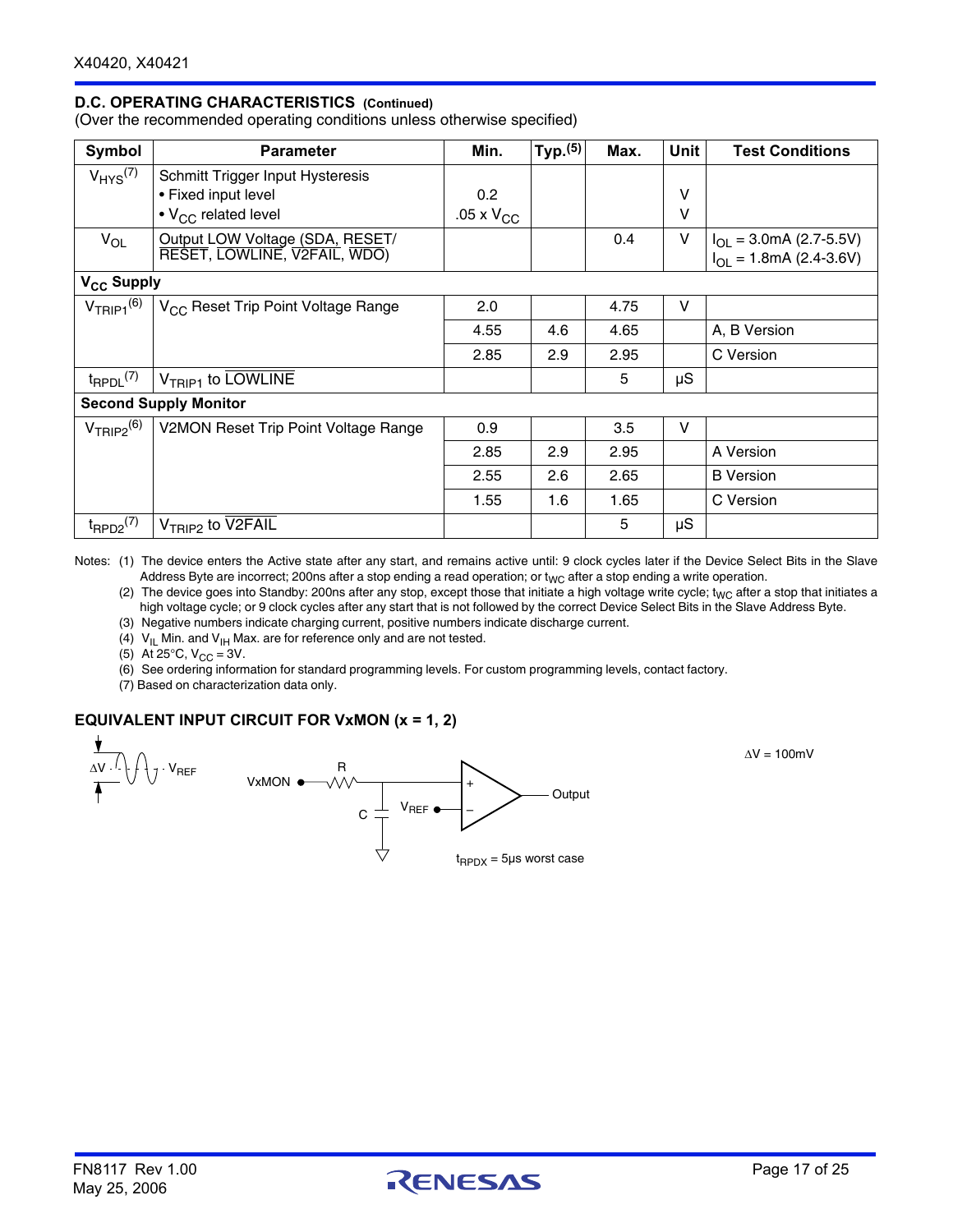## **CAPACITANCE**

| <b>Symbol</b>                  | <b>Parameter</b>                                               | Max. | Unit | <b>Test Conditions</b> |
|--------------------------------|----------------------------------------------------------------|------|------|------------------------|
| $C_{\text{OUT}}^{(1)}$         | Output Capacitance (SDA, RESET, RESET/LOWLINE,<br>V2FAIL, WDO) |      | рF   | $V_{\text{OUT}} = 0V$  |
| C <sub>IN</sub> <sup>(1)</sup> | Input Capacitance (SCL, WP)                                    |      | рF   | $V_{IN} = 0V$          |

Note: (1) This parameter is not 100% tested.

## **EQUIVALENT A.C. OUTPUT LOAD CIRCUIT FOR V<sub>CC</sub> = 5V**

## **SYMBOL TABLE**



## **A.C. TEST CONDITIONS**

| Input pulse levels             | $V_{CC}$ x 0.1 to $V_{CC}$ x 0.9 |
|--------------------------------|----------------------------------|
| Input rise and fall times      | 10ns                             |
| Input and output timing levels | $V_{\rm CC}$ x 0.5               |
| Output load                    | Standard output load             |

| <b>WAVEFORM</b> | <b>INPUTS</b>                     | <b>OUTPUTS</b>                         |
|-----------------|-----------------------------------|----------------------------------------|
|                 | Must be<br>steady                 | Will be<br>steady                      |
|                 | May change<br>from I OW           | Will change<br>from LOW<br>to HIGH     |
|                 | May change<br>from HIGH<br>to LOW | Will change<br>from HIGH<br>to LOW     |
|                 | Don't Care:<br>Changes<br>Allowed | Changing:<br><b>State Not</b><br>Known |
|                 | N/A                               | Center Line<br>is High<br>Impedance    |

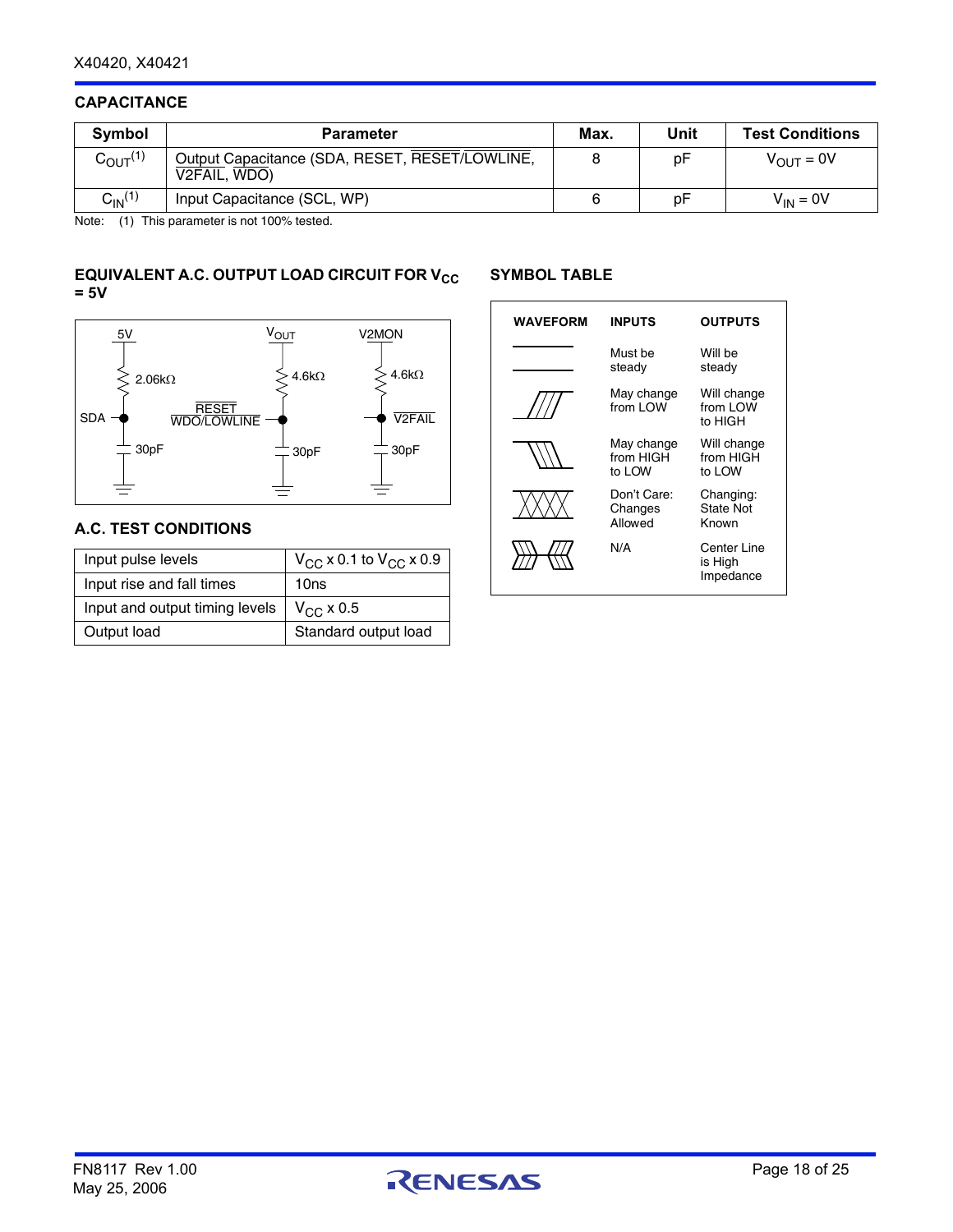# **A.C. CHARACTERISTICS**

|                     |                                                    | 400kHz           |      |      |
|---------------------|----------------------------------------------------|------------------|------|------|
| Symbol              | <b>Parameter</b>                                   | Min.             | Max. | Unit |
| $f_{SCL}$           | <b>SCL Clock Frequency</b>                         |                  | 400  | kHz  |
| $t_{IN}$            | Pulse width Suppression Time at inputs             | 50               |      | ns   |
| t <sub>AA</sub>     | <b>SCL LOW to SDA Data Out Valid</b>               | 0.1              | 0.9  | μs   |
| <sup>t</sup> BUF    | Time the bus free before start of new transmission | 1.3              |      | μs   |
| t <sub>LOW</sub>    | <b>Clock LOW Time</b>                              | 1.3              |      | μs   |
| <sup>t</sup> HIGH   | <b>Clock HIGH Time</b>                             | 0.6              |      | μs   |
| t <sub>SU:STA</sub> | <b>Start Condition Setup Time</b>                  | 0.6              |      | μs   |
| <sup>t</sup> HD:STA | <b>Start Condition Hold Time</b>                   | 0.6              |      | μs   |
| <sup>t</sup> SU:DAT | Data In Setup Time                                 | 100              |      | ns   |
| <sup>t</sup> HD:DAT | Data In Hold Time                                  | $\mathbf{0}$     |      | μs   |
| <sup>1</sup> SU:STO | <b>Stop Condition Setup Time</b>                   | 0.6              |      | μs   |
| t <sub>DH</sub>     | Data Output Hold Time                              | 50               |      | ns   |
| t <sub>R</sub>      | SDA and SCL Rise Time                              | $20 + 1Cb^{(1)}$ | 300  | ns   |
| $t_{\text{F}}$      | SDA and SCL Fall Time                              | $20 + 1Cb^{(1)}$ | 300  | ns   |
| <sup>t</sup> SU:WP  | <b>WP Setup Time</b>                               | 0.6              |      | μs   |
| <sup>t</sup> HD:WP  | WP Hold Time                                       | 0                |      | μs   |
| Cb                  | Capacitive load for each bus line                  |                  | 400  | pF   |

Note:  $(1)$  Cb = total capacitance of one bus line in pF.

# **TIMING DIAGRAMS**

# **Bus Timing**

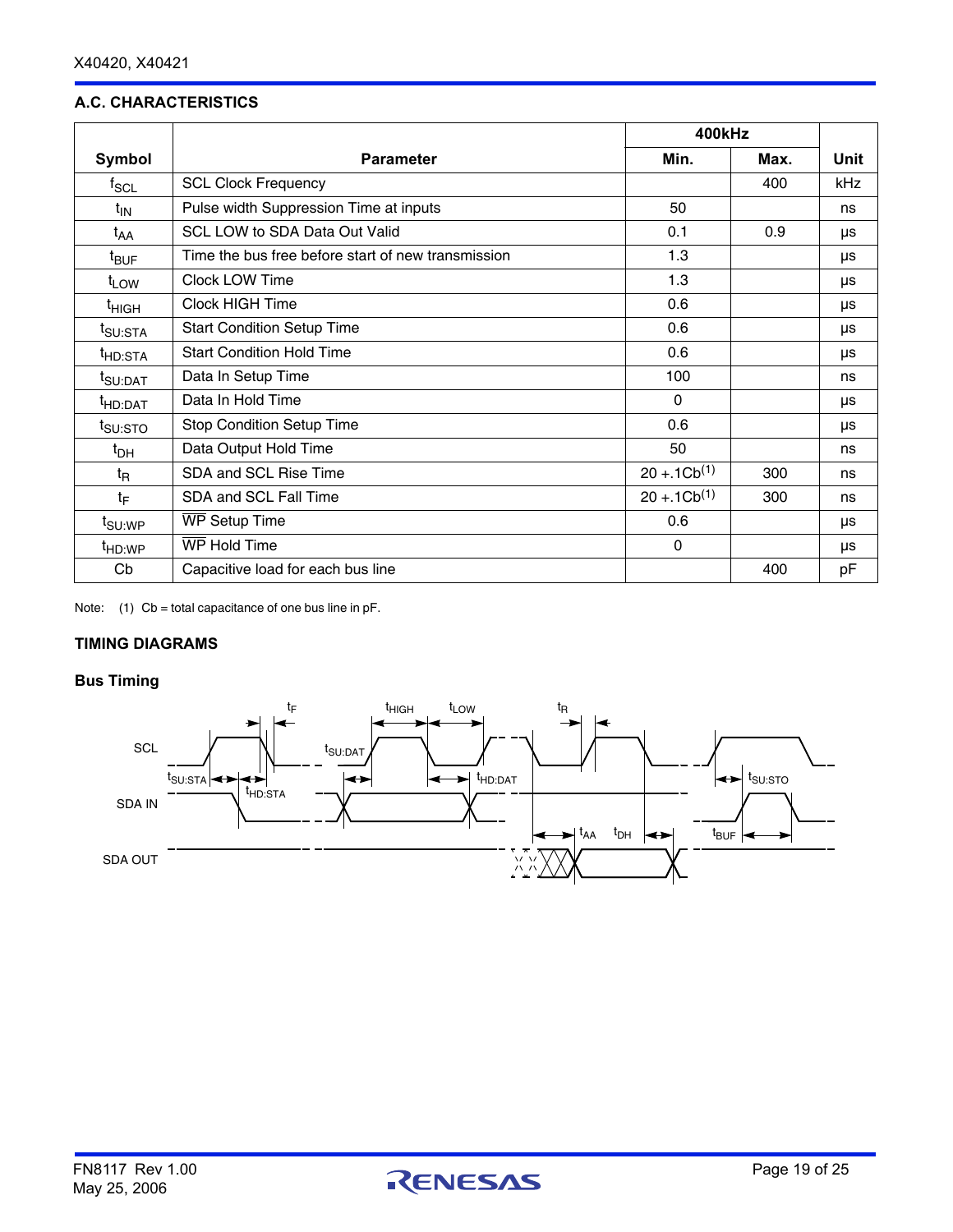## **WP Pin Timing**



#### **Write Cycle Timing**



#### **Nonvolatile Write Cycle Timing**

| Symbol | Parameter        | Min. | $\mathbf{A}$<br>$\tau_{\text{VP}}$ . | Max. | Unit |
|--------|------------------|------|--------------------------------------|------|------|
| 'WC'   | Write Cycle Time |      |                                      | 10   | ms   |

Note: (1)  $t_{\text{WC}}$  is the time from a valid stop condition at the end of a write sequence to the end of the self-timed internal nonvolatile write cycle. It is the minimum cycle time to be allowed for any nonvolatile write by the user, unless Acknowledge Polling is used.

#### **Power Fail Timings**

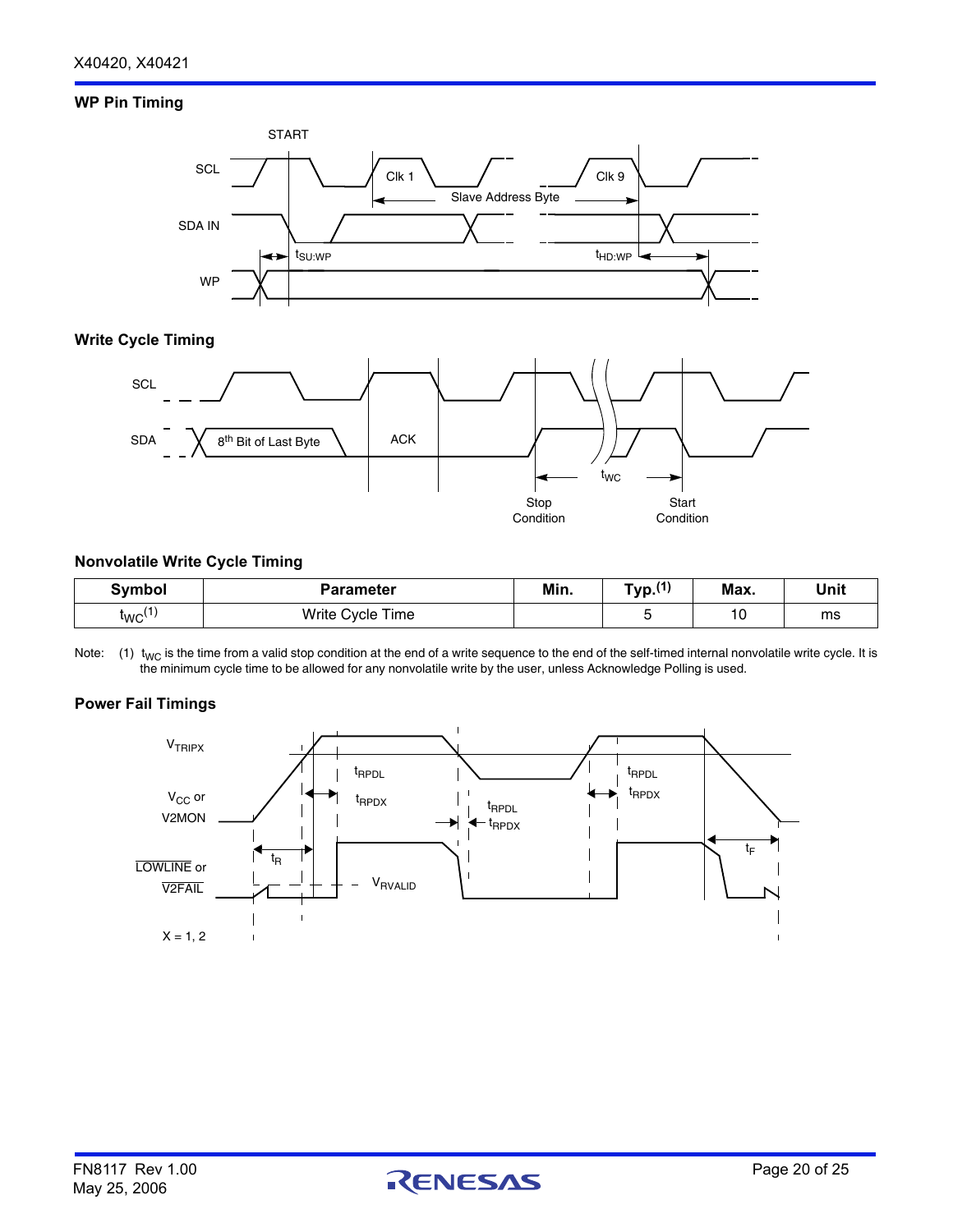# **RESET/RESET/MR Timings**



# **LOW VOLTAGE AND WATCHDOG TIMINGS PARAMETERS** (@25°C, VCC = 5V)

| Symbol                                       | <b>Parameters</b>                                                                                                              | Min. | Typ.                                            | Max. | Unit                 |
|----------------------------------------------|--------------------------------------------------------------------------------------------------------------------------------|------|-------------------------------------------------|------|----------------------|
| $t_{\text{RPD1}}^{(1)}$<br>t <sub>RPDL</sub> | V <sub>TRIP1</sub> to RESET/RESET (Power-down only)<br>$V_{TRIP1}$ to LOWLINE                                                  |      |                                                 | 5    | μs                   |
| $t_{LR}$ <sup>(1)</sup>                      | LOWLINE to RESET/RESET delay (Power-down only) [= t <sub>RPD1</sub> -t <sub>RPDL</sub> ]                                       |      | 500                                             |      | ns                   |
| $t_{\text{RPD2}}^{(1)}$                      | $V_{TRIP2}$ to $V2FAIL$                                                                                                        |      |                                                 | 5    | μs                   |
| t <sub>PURST</sub>                           | Power-on Reset delay:<br>$PUP1=0.$ $PUP0=0$<br>PUP1=0, PUP0=1 (factory default)<br>$PUP1=1. PUP0=0$<br>PUP1=1, PUP0=1          |      | $50^{(1)}$<br>200<br>$400^{(1)}$<br>$800^{(1)}$ |      | ms<br>ms<br>ms<br>ms |
| $t_{\mathsf{F}}$                             | V <sub>CC.</sub> V2MON Fall Time                                                                                               | 20   |                                                 |      | $mV/\mu s$           |
| $t_{\mathsf{R}}$                             | V <sub>CC.</sub> V2MON Rise Time                                                                                               | 20   |                                                 |      | $mV/\mu s$           |
| V <sub>RVALID</sub>                          | Reset Valid V <sub>CC</sub>                                                                                                    | 1    |                                                 |      | V                    |
| <sup>t</sup> MD                              | MR to RESET/ RESET delay (activation only)                                                                                     | 500  |                                                 |      | ns                   |
| $t_{\text{in1}}$                             | Pulse width Suppression Time for MR                                                                                            | 50   |                                                 |      | ns                   |
| t <sub>WDO</sub>                             | <b>Watchdog Timer Period:</b><br>$WD1=0$ , $WD0=0$<br>$WD1=0$ , $WD0=1$<br>$WD1=1$ , $WD0=0$<br>WD1=1, WD0=1 (factory default) |      | $1.4^{(1)}$<br>$200^{(1)}$<br>25<br><b>OFF</b>  |      | s<br>ms<br>ms        |
| t <sub>RST1</sub>                            | Watchdog Reset Time Out Delay<br>$WD1=0$ , $WD0=0$<br>$WD1=0$ , $WD0=1$                                                        | 100  | 200                                             | 300  | ms                   |
| $t$ RST2                                     | Watchdog Reset Time Out Delay WD1=1, WD0=0                                                                                     | 12.5 | 25                                              | 37.5 | ms                   |
| <sup>t</sup> RSP                             | Watchdog timer restart pulse width                                                                                             | 1    |                                                 |      | μs                   |

Note: (1) Based on characterization data.

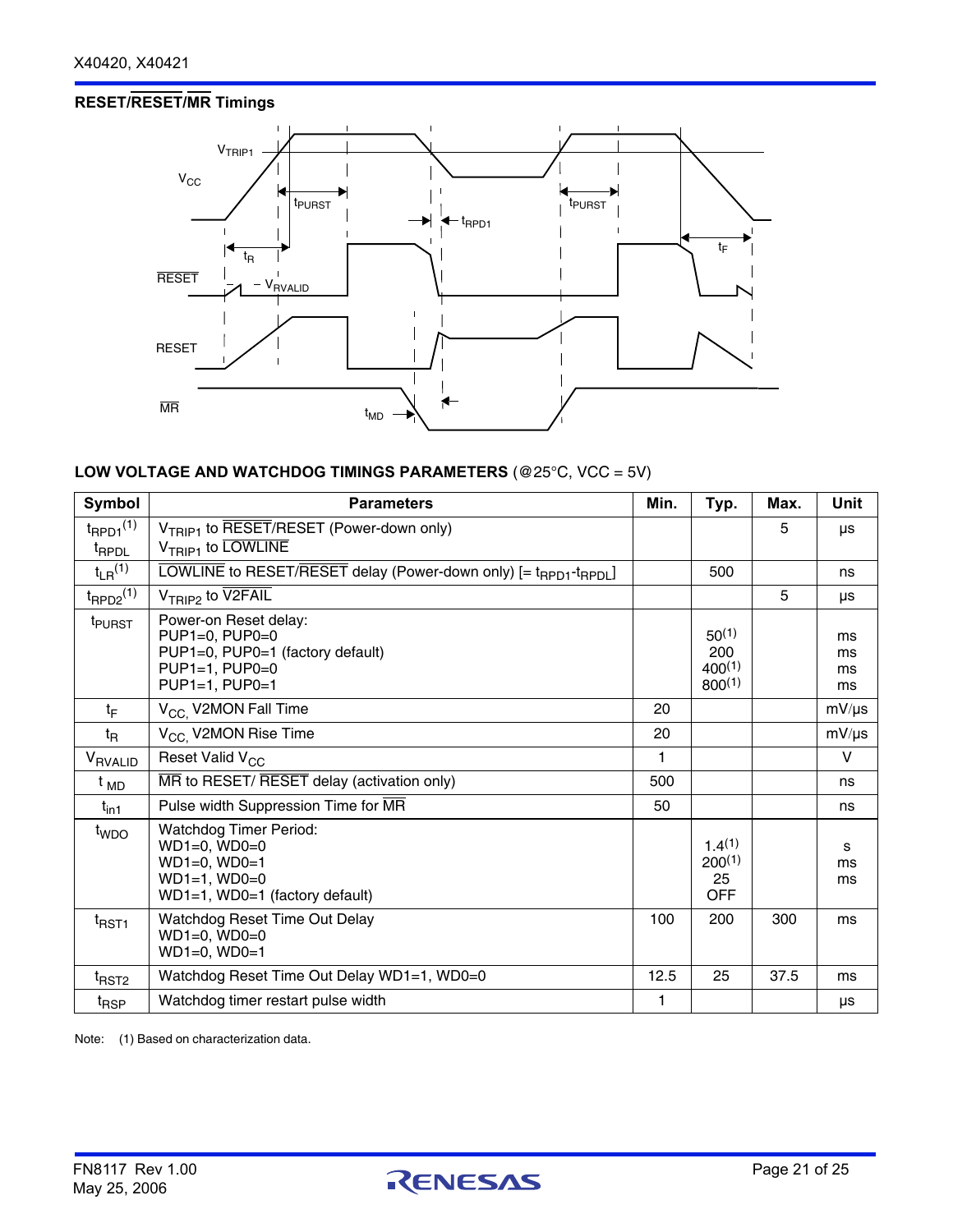



Minimum Sequence to Reset WDT



# **V<sub>TRIPX</sub>** Set/Reset Conditions



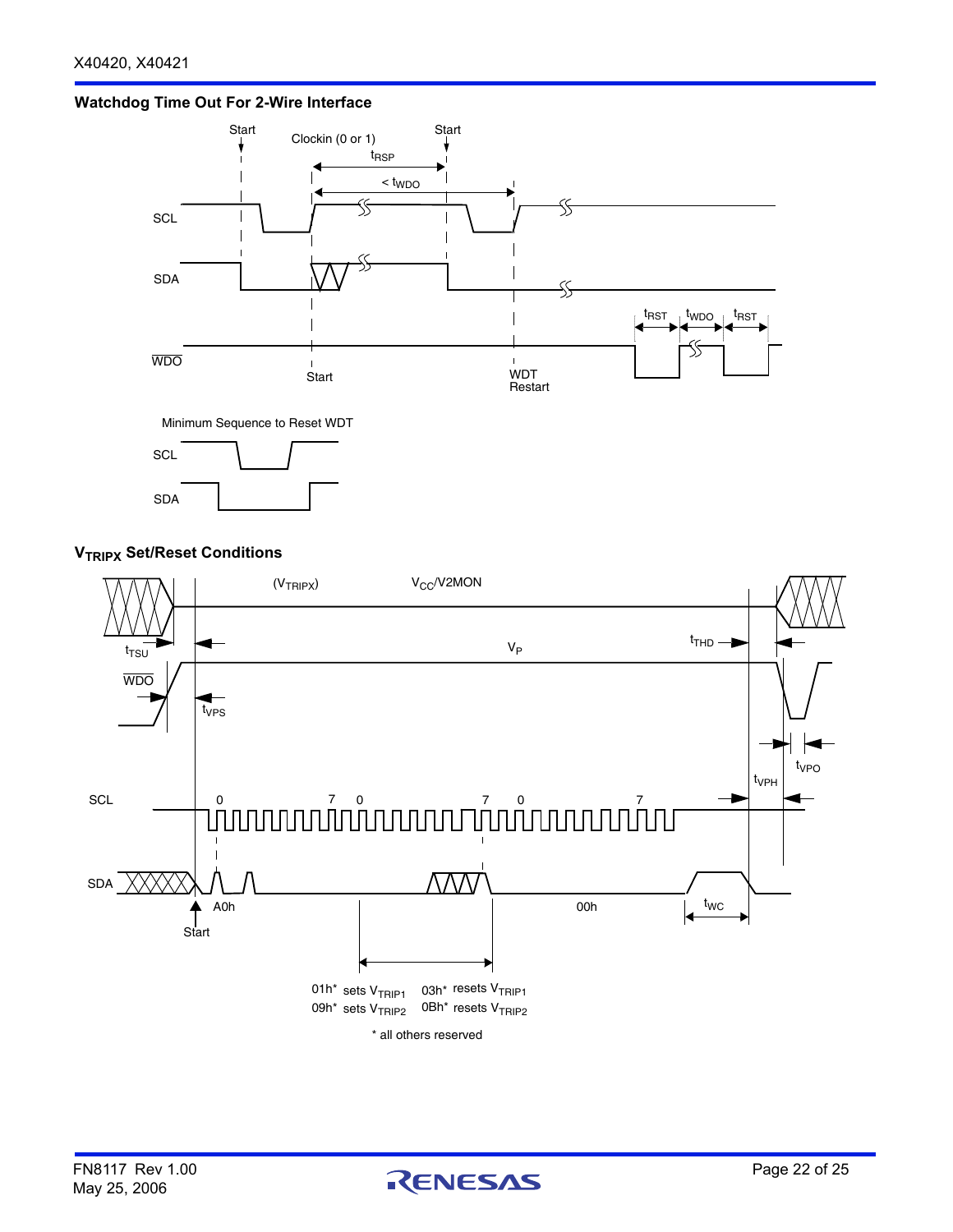| <b>Parameter</b>             | <b>Description</b>                                                   | Min.  | Max.  | <b>Unit</b> |
|------------------------------|----------------------------------------------------------------------|-------|-------|-------------|
| t <sub>VPS</sub>             | WDO Program Voltage Setup time                                       | 10    |       | μs          |
| t <sub>VPH</sub>             | WDO Program Voltage Hold time                                        | 10    |       | μs          |
| t <sub>TSU</sub>             | V <sub>TRIPX</sub> Level Setup time                                  | 10    |       | μs          |
| <sup>t</sup> THD             | V <sub>TRIPX</sub> Level Hold (stable) time                          | 10    |       | μs          |
| t <sub>wc</sub>              | V <sub>TRIPX</sub> Program Cycle                                     | 10    |       | ms          |
| <sup>t</sup> v <sub>PO</sub> | Program Voltage Off time before next cycle                           | 1     |       | ms          |
| V <sub>P</sub>               | <b>Programming Voltage</b>                                           | 15    | 18    | v           |
| V <sub>TRAN1</sub>           | V <sub>TRIP1</sub> Set Voltage Range                                 | 2.0   | 4.75  | v           |
| V <sub>TRAN2</sub>           | V <sub>TRIP2</sub> Set Voltage Range                                 | 0.9   | 3.5   | v           |
| $V_{\text{tv}}$              | V <sub>TRIPX</sub> Set Voltage variation after programming (0-75°C). | $-25$ | $+25$ | mV          |
| t <sub>VPS</sub>             | <b>WDO Program Voltage Setup time</b>                                | 10    |       | μs          |

# **V<sub>TRIP1</sub>, V<sub>TRIP2</sub> Programming Specifications: V<sub>CC</sub> = 2.0-5.5V; Temperature = 25°C**

V<sub>TRIPX</sub> programming parameters are periodically sampled and are not 100% tested.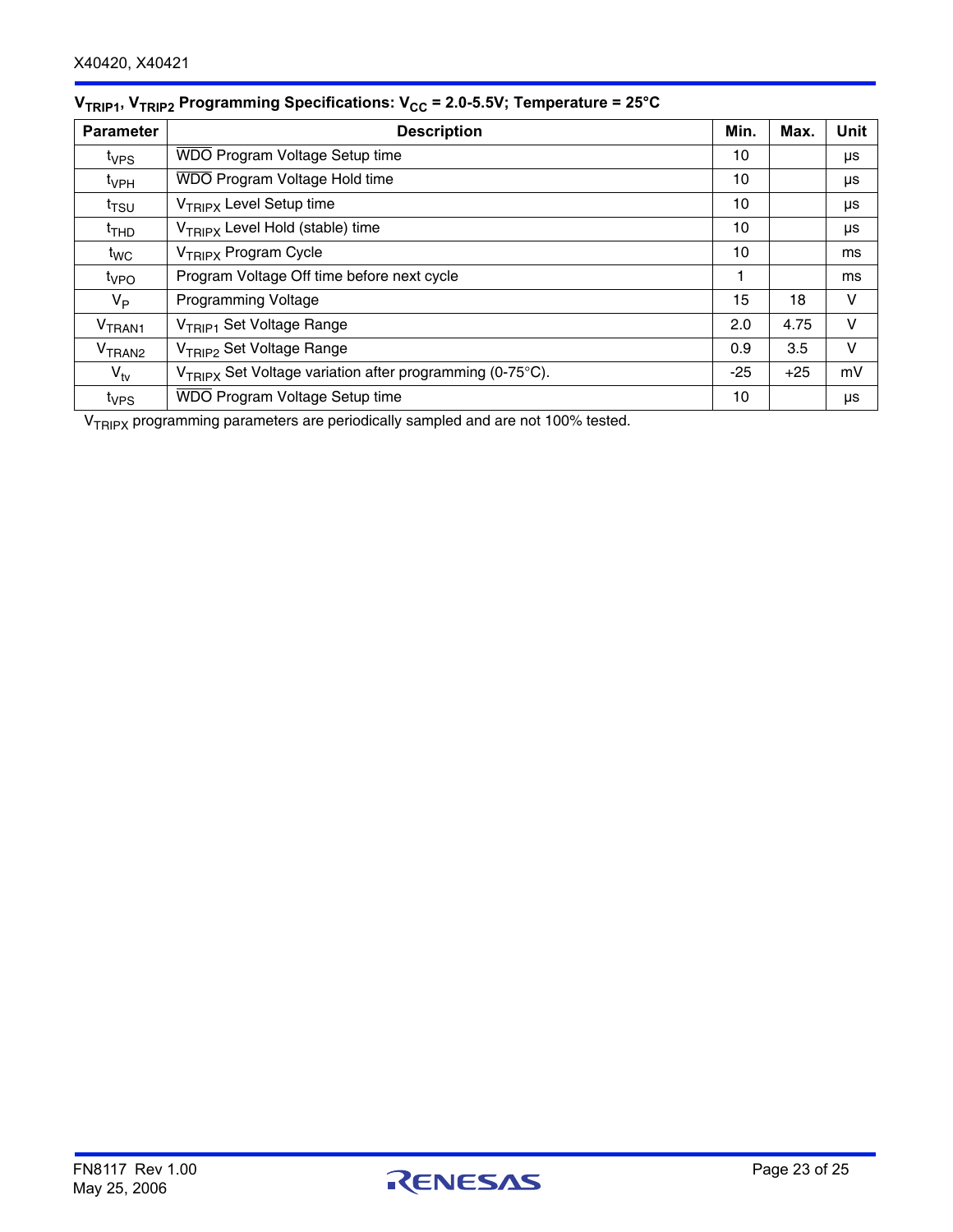









## **MDP0027**

**SMALL OUTLINE PACKAGE FAMILY (SO)**

| <b>SYMBOL</b> | $SO-8$ | <b>SO-14</b> | SO <sub>16</sub><br>(0.150") | SO16 (0.300")<br>$(SOL-16)$ | <b>SO20</b><br>(SOL-20) | <b>SO24</b><br>$(SOL-24)$ | <b>SO28</b><br>$(SOL-28)$ | <b>TOLERANCE</b> | <b>NOTES</b>                 |
|---------------|--------|--------------|------------------------------|-----------------------------|-------------------------|---------------------------|---------------------------|------------------|------------------------------|
| A             | 0.068  | 0.068        | 0.068                        | 0.104                       | 0.104                   | 0.104                     | 0.104                     | MAX              |                              |
| A1            | 0.006  | 0.006        | 0.006                        | 0.007                       | 0.007                   | 0.007                     | 0.007                     | ±0.003           |                              |
| A2            | 0.057  | 0.057        | 0.057                        | 0.092                       | 0.092                   | 0.092                     | 0.092                     | ±0.002           | Ξ.                           |
| b             | 0.017  | 0.017        | 0.017                        | 0.017                       | 0.017                   | 0.017                     | 0.017                     | ±0.003           |                              |
| c             | 0.009  | 0.009        | 0.009                        | 0.011                       | 0.011                   | 0.011                     | 0.011                     | ±0.001           | $\qquad \qquad \blacksquare$ |
| D             | 0.193  | 0.341        | 0.390                        | 0.406                       | 0.504                   | 0.606                     | 0.704                     | $\pm 0.004$      | 1, 3                         |
| E             | 0.236  | 0.236        | 0.236                        | 0.406                       | 0.406                   | 0.406                     | 0.406                     | ±0.008           |                              |
| E1            | 0.154  | 0.154        | 0.154                        | 0.295                       | 0.295                   | 0.295                     | 0.295                     | $\pm 0.004$      | 2, 3                         |
| e             | 0.050  | 0.050        | 0.050                        | 0.050                       | 0.050                   | 0.050                     | 0.050                     | Basic            |                              |
|               | 0.025  | 0.025        | 0.025                        | 0.030                       | 0.030                   | 0.030                     | 0.030                     | ±0.009           |                              |
| L1            | 0.041  | 0.041        | 0.041                        | 0.056                       | 0.056                   | 0.056                     | 0.056                     | Basic            |                              |
| h             | 0.013  | 0.013        | 0.013                        | 0.020                       | 0.020                   | 0.020                     | 0.020                     | Reference        | ۰.                           |
| N             | 8      | 14           | 16                           | 16                          | 20                      | 24                        | 28                        | Reference        | ۰.                           |
|               |        |              |                              |                             |                         |                           |                           |                  | Rev. L 2/01                  |

NOTES:

1. Plastic or metal protrusions of 0.006" maximum per side are not included.

2. Plastic interlead protrusions of 0.010" maximum per side are not included.

3. Dimensions "D" and "E1" are measured at Datum Plane "H".

4. Dimensioning and tolerancing per ASME Y14.5M**-**1994